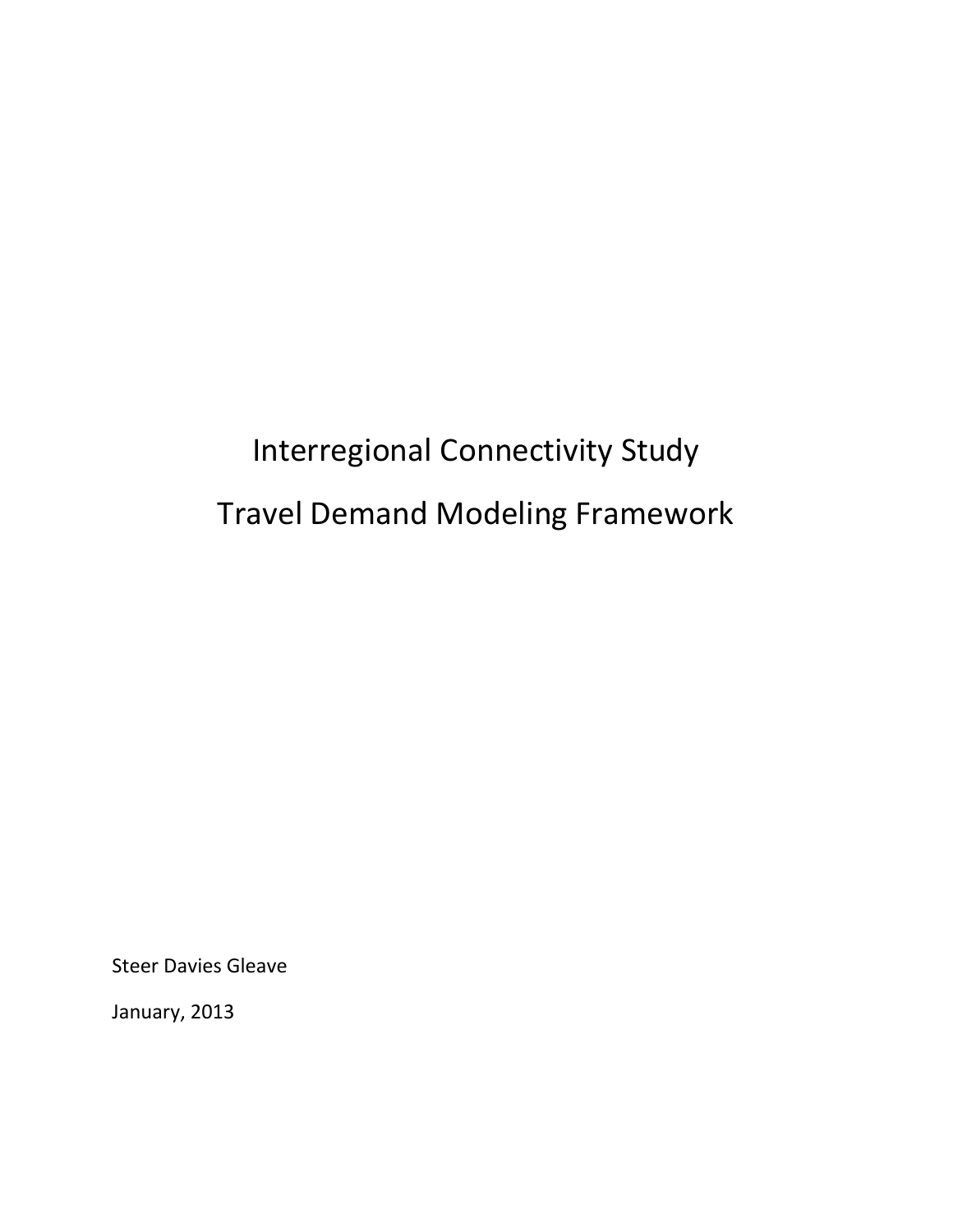## **Table of Contents**

| $\mathbf{1}$ |       |         |  |  |  |  |
|--------------|-------|---------|--|--|--|--|
|              | 1.1   |         |  |  |  |  |
|              | 1.2   |         |  |  |  |  |
| $2^{\circ}$  |       |         |  |  |  |  |
|              | 2.1   |         |  |  |  |  |
|              | 2.1.1 |         |  |  |  |  |
|              | 2.1.2 |         |  |  |  |  |
|              | 2.1.3 |         |  |  |  |  |
|              | 2.1.4 |         |  |  |  |  |
|              | 2.2   |         |  |  |  |  |
|              | 2.3   |         |  |  |  |  |
| 3            |       |         |  |  |  |  |
|              | 3.1   |         |  |  |  |  |
|              | 3.1.1 |         |  |  |  |  |
|              | 3.1.2 |         |  |  |  |  |
|              | 3.1.3 |         |  |  |  |  |
|              |       | 3.1.3.1 |  |  |  |  |
|              |       | 3.1.3.2 |  |  |  |  |
|              |       | 3.1.3.3 |  |  |  |  |
|              |       | 3.1.3.4 |  |  |  |  |
|              | 3.1.4 |         |  |  |  |  |
|              | 3.1.5 |         |  |  |  |  |
| 3.2          |       |         |  |  |  |  |
|              | 3.3   |         |  |  |  |  |
|              | 3.4   |         |  |  |  |  |
|              | 3.5   |         |  |  |  |  |
|              | 3.6   |         |  |  |  |  |
|              | 3.7   |         |  |  |  |  |
| 4            |       |         |  |  |  |  |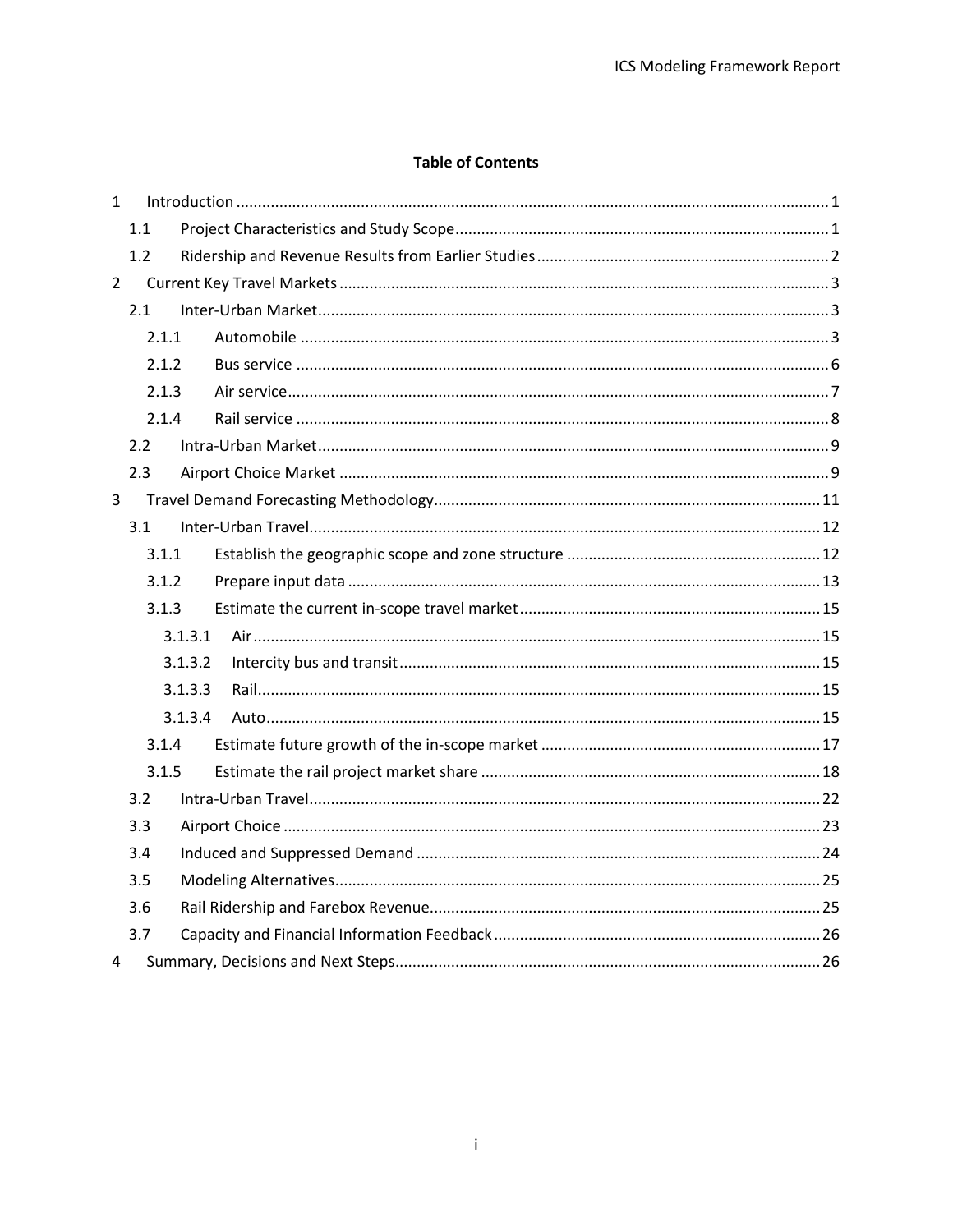#### **List of Tables**

# **List of Figures**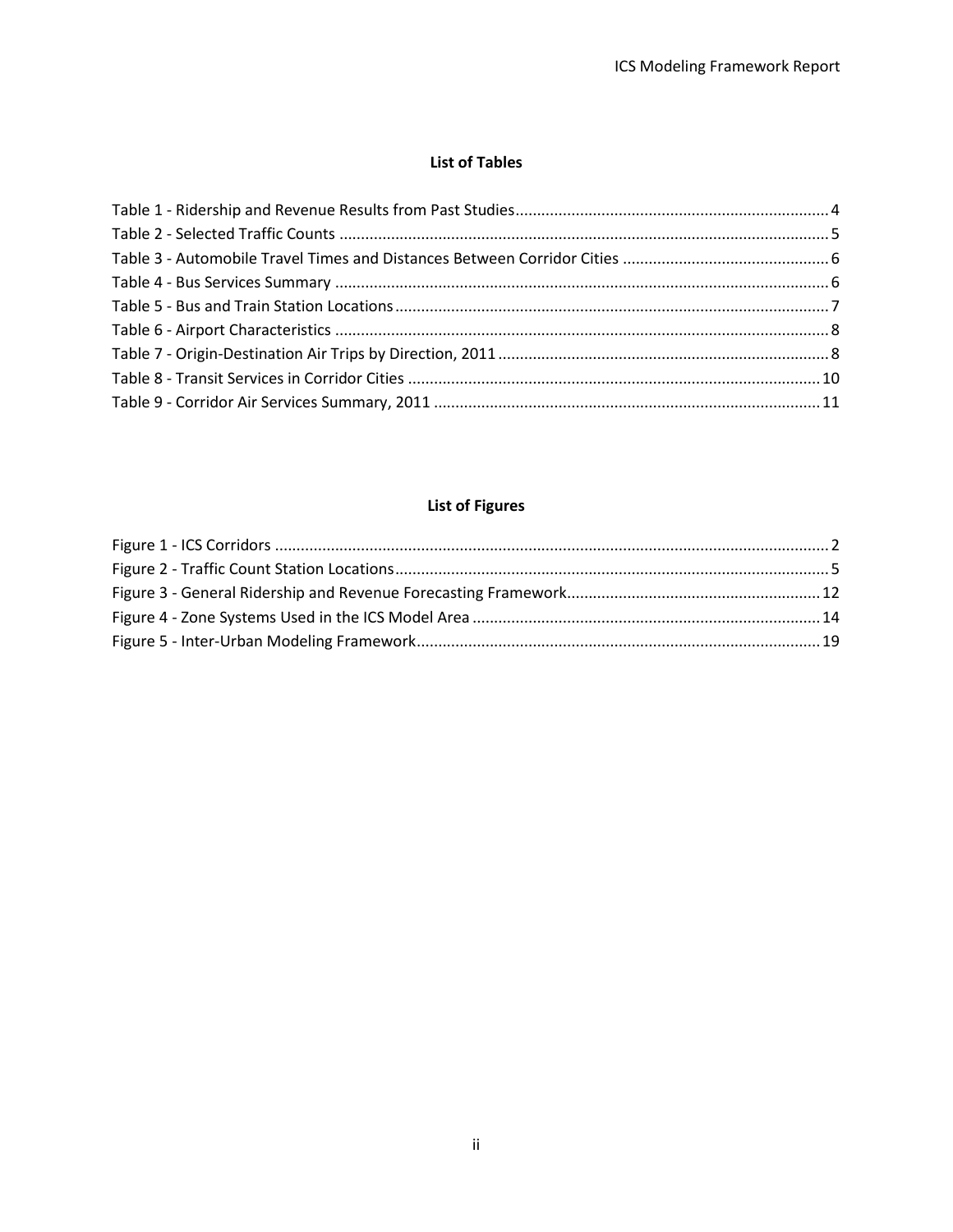## <span id="page-3-0"></span>**1 INTRODUCTION**

This document is the Modeling Framework Report provided for in Task Order 1 of the Colorado Interregional Connectivity Study (ICS). The purpose of the Modeling Framework Report is to review the context of the ICS travel demand modeling activity, and from this review to propose a methodology for developing ridership and revenue forecasts that meet the needs of the ICS. The context of the ICS demand modeling activity includes:

- the overall ICS project objectives;
- particular project issues or decisions that the travel demand modeling effort is expected to help analyze and clarify;
- background information about transportation in the study area, including relevant prior studies;
- data sources that are currently available for use by the ICS; and
- potential sources of original data that could be collected and used.

It is not possible at this stage of the ICS study and its modeling activity to define in complete detail the demand forecasting methodology that will be developed based on the above factors: many details of the methodology will be best worked out during the model development itself, based on experience gained and lessons learned during the process. Rather, the intent here is to motivate and describe at a high level the general approach that is proposed for the ICS demand model development, in sufficient detail to allow readers to understand the overall model architecture and its key methodological features. In addition, this report discusses new travel data collection activities that the ICS is undertaking to enhance the empirical basis of its travel modeling.

The travel demand forecasting element of the ICS is being carried out by Steer Davies & Gleave, a member of the CH2M Hill team working under contract to the Colorado Department of Transportation Division of Transit and Rail.

# **1.1 Project Characteristics and Study Scope**

<span id="page-3-1"></span>The ICS demand forecasting effort will consider two potential premium-quality rail services in Colorado:

- a Mountain Corridor service between Denver International Airport in the east and Eagle County to the west, running generally along I-70; and
- a Front Range Corridor service between Fort Collins in the north and Pueblo in the south, generally running along or near I-25.

[Figure 1](#page-4-1) identifies the two ICS corridors. Transfers from one service to the other will be possible in the Denver Metropolitan area, and it will be important for the forecasting effort to account for the ridership implications of this connectivity. The forecasting effort must also recognize the interactions between the rail services and the Denver metropolitan transportation system, and in particular must consider both the rail access/egress function played by the Denver transportation system, as well as the potential role of the rail services in providing metropolitan-area transportation.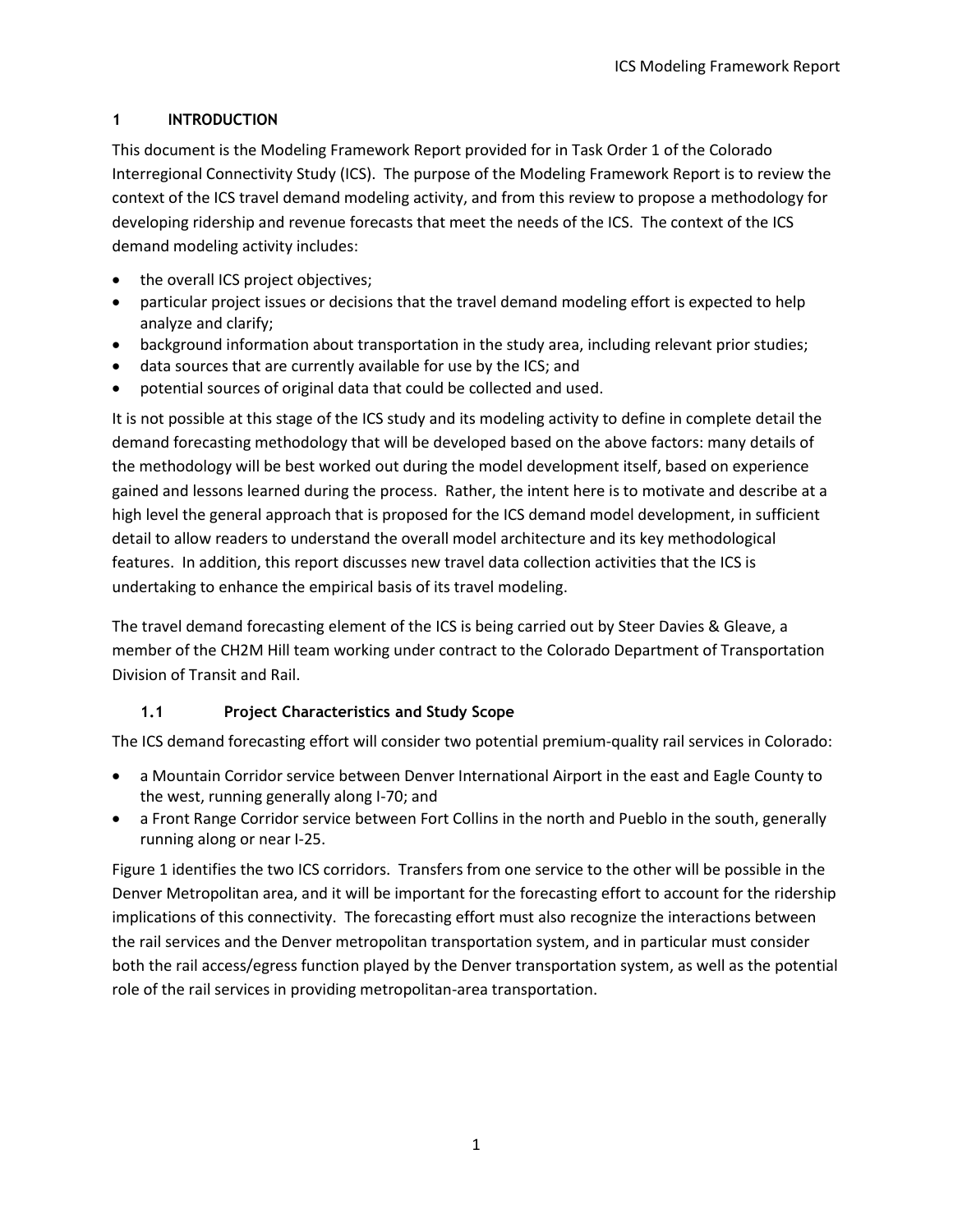<span id="page-4-1"></span>

Figure 1 - ICS Corridors

Although the ICS travel demand forecasting effort will consider both rail services equally, it is worth mentioning that the overall ICS scope is somewhat different in the two cases. In the I-25 Front Range Corridor, the ICS will identify possible alignments, technologies and operating characteristics for a rail service. The Advanced Guideway System (AGS) Study, which is being pursued in parallel with the ICS, will undertake a scope of services similar to that of the ICS for the I-70 Mountain Corridor for inclusion in scenario development. Findings from the screening conducted for the AGS Study will be used in the ICS.

## **1.2 Ridership and Revenue Results from Earlier Studies**

<span id="page-4-0"></span>Past studies that analyzed ridership and revenue potential for various intercity travel options in the study area include the Rocky Mountain Railroad Authority (RMRA) study<sup>1</sup>; the North I-25 EIS Study<sup>2</sup>; the I-70 PEIS Study<sup>3</sup>; a study undertaken by the Colorado Intermountain Fixed Guideway Authority (CIFGA)<sup>4</sup>; and the I-70 Mountain Corridor Major Investment Study (MIS)<sup>5</sup>. It is not easy to compare the results of these different studies because the projects that they evaluated were not necessarily comparable, and because they often did not produce results for the same forecasting or financial reference years.

 $\overline{a}$  $^1$  High-Speed Rail Feasibility Study Business Plan, Submitted to the Rocky Mountain Railroad Authority, March 2010.

<sup>&</sup>lt;sup>2</sup> North I-25 EIS, Final EIS, August 2011, http://www.coloradodot.info/projects/north-i-25-eis/Final-EIS.

<sup>&</sup>lt;sup>3</sup> Tier 1 Draft PEIS, December 2004.

<sup>&</sup>lt;sup>4</sup> Urban Maglev Technology Development Program, Colorado Maglev Project, Final Report, June 2004.

<sup>&</sup>lt;sup>5</sup> I-70 Mountain Corridor Major Investment Study, Final Report, December 1998.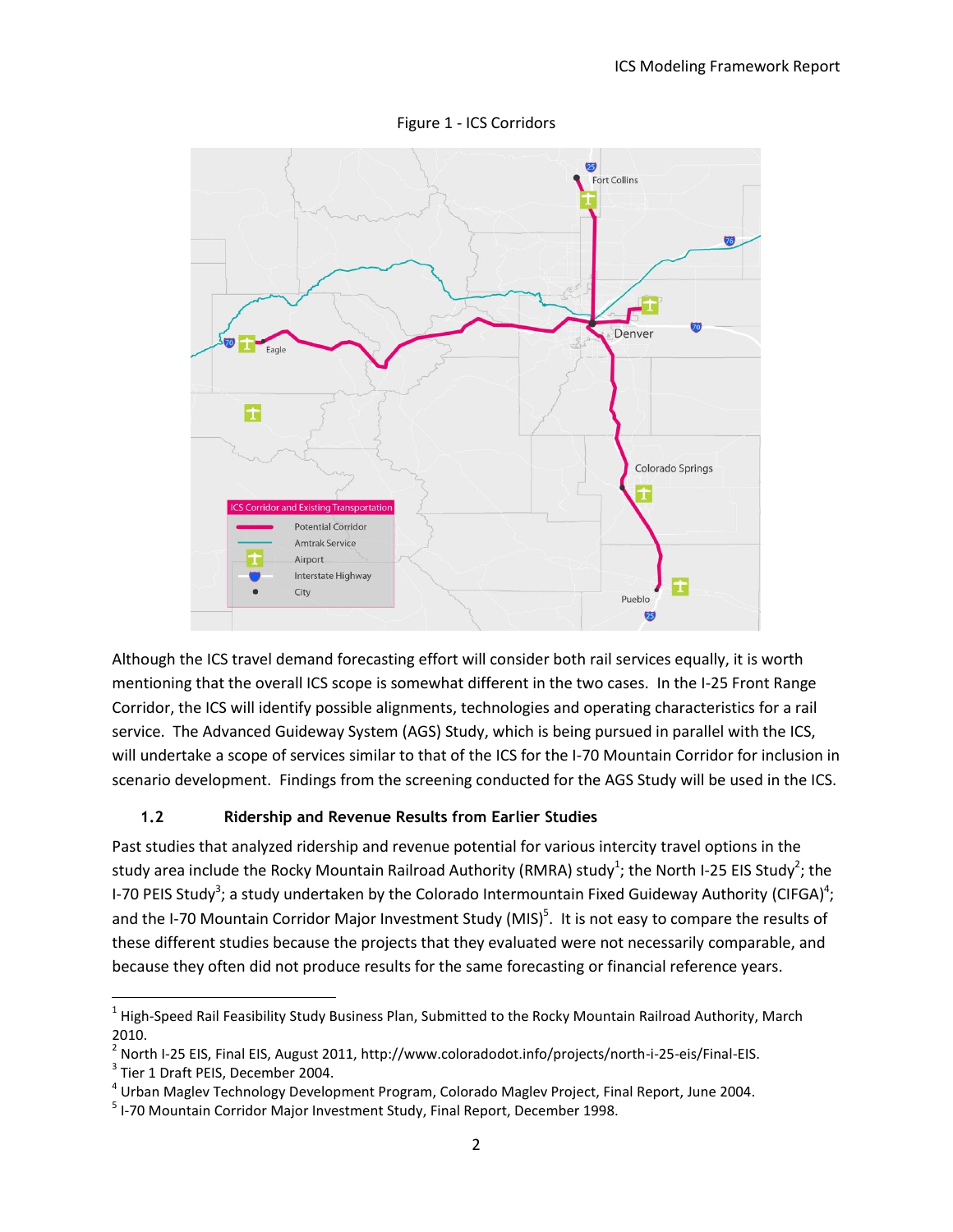With these caveats, [Table 1](#page-6-0) attempts to summarize and compare the ridership, revenue, O&M costs and operating ratio figures found by these different studies. Note that the specific forecast variables as well as the level of detail presented in the study reports vary widely, with the RMRA study generally providing the most detail and the CIFGA study the least. Any empty cells in [Table 1](#page-6-0) indicate missing information in the study reports. In some cases (e.g. the RMRA study), only a subset of the study outputs (e.g. selected year and selected modes/technologies) is presented here to facilitate the comparison.

[Table 1](#page-6-0) shows a wide range of variations in the ridership and revenue figures among these studies (even recognizing that different studies produced forecasts for different years). Of the four studies of the I-70 corridor, the RMRA had by far the highest ridership, revenue and operating ratio figures.

## <span id="page-5-0"></span>**2 CURRENT KEY TRAVEL MARKETS**

The ICS rail projects address three principal travel markets:

- inter-urban travel market;
- intra-urban travel market including the airport access market; and
- airport choice market.

These are discussed in turn below.

#### **2.1 Inter-Urban Market**

<span id="page-5-1"></span>For the purposes of this discussion, the inter-urban market includes travel between the urbanized areas located on the two ICS corridors. Such trips currently use any of four available modes:

- automobile;
- bus service;
- **air service**; and
- <span id="page-5-2"></span>rail service.

## **2.1.1 Automobile**

Automobile is the predominant travel mode in the corridor and diversions from auto to rail are frequently the principal source of ridership on new premium-quality rail services in medium-distance corridors such as those considered here. Accordingly, it is important for the travel forecasting effort to have a good understanding of automobile travel patterns and levels in the study corridors.

Unfortunately, there is no complete and detailed source of information on inter-urban automobile demand within the study area. Data on total traffic volumes on the major roadways – including I-70 and I-25, the two main inter-urban highways in the study area – are available from the Colorado DOT traffic count program. However, there is no readily available source of data on the composition of this traffic in terms of travel between specific origin-destination (OD) pairs in the corridors. This is not unusual: such data is not routinely collected in the US. It will therefore be necessary for the ICS to estimate interurban automobile travel demand characteristics from a variety of other sources.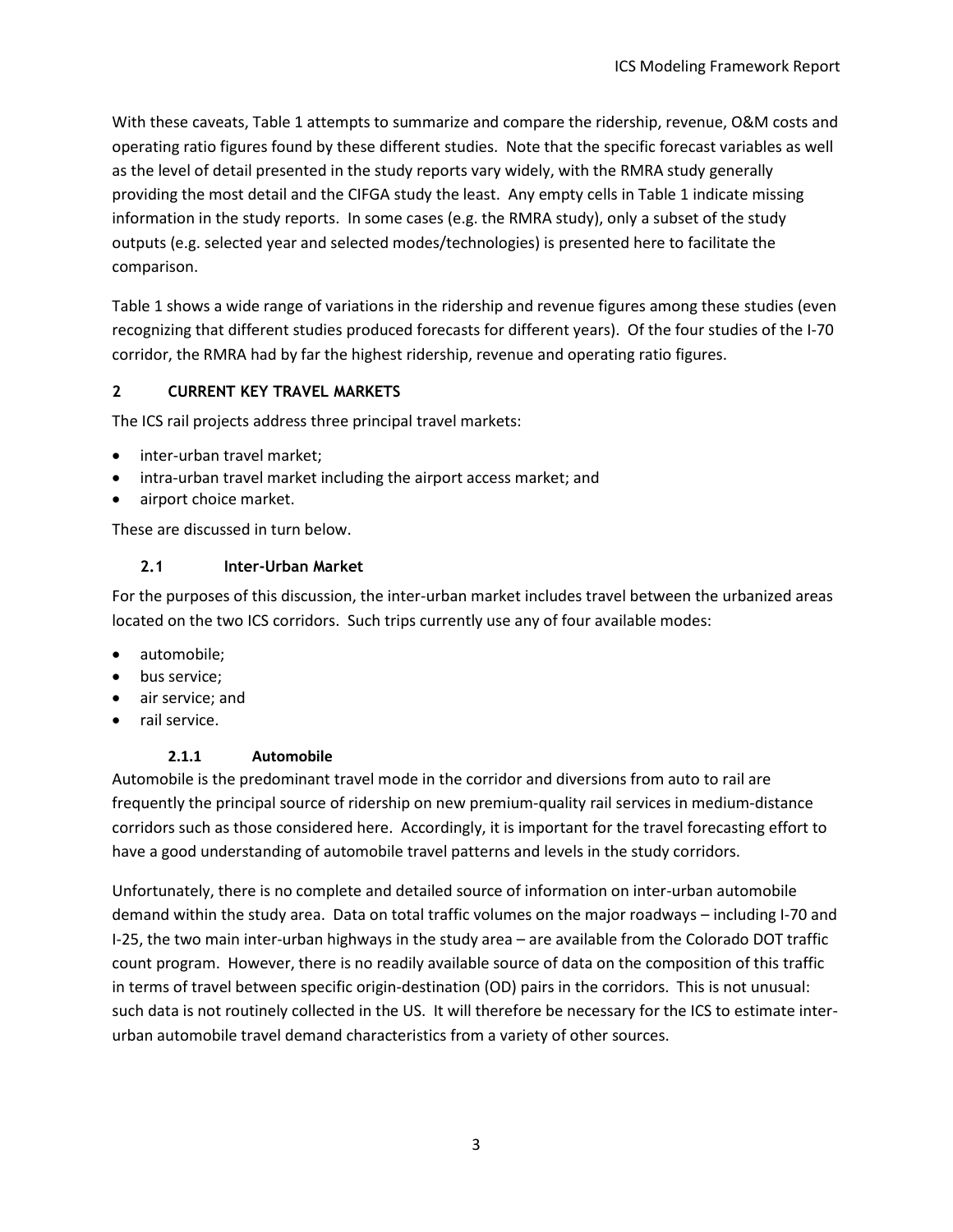<span id="page-6-0"></span>

| <b>RMRA Study</b> <sup>1</sup>          |                                           |                                                           |                                            |                                                                |                                                 |  |
|-----------------------------------------|-------------------------------------------|-----------------------------------------------------------|--------------------------------------------|----------------------------------------------------------------|-------------------------------------------------|--|
| Technology <sup>2</sup>                 | 2035 Ridership <sup>3</sup><br>(millions) | 2035 Ticket<br>Revenue <sup>4</sup><br>(millions 2008\$)  | 2035 Average Yield<br>per Rider (2008\$)   | <b>Total 2035 O&amp;M</b><br><b>Costs</b><br>(millions 2008\$) | 2035<br><b>Operating</b><br><b>Ratio</b>        |  |
| 125-mph maglev                          | 27.57                                     | \$541.72                                                  | \$19.65                                    | \$373.10                                                       | 1.45                                            |  |
| 150-mph EMU                             | 25.42                                     | \$529.75                                                  | \$20.84                                    | \$416.09                                                       | 1.27                                            |  |
| 220-mph EMU                             | 34.53                                     | \$754.92                                                  | \$21.86                                    | \$484.43                                                       | 1.56                                            |  |
| 300-mph maglev                          | 37.97                                     | \$905.41                                                  | \$23.85                                    | \$448.38                                                       | 2.02                                            |  |
| Tier 1 Draft PEIS, December 2004        |                                           |                                                           |                                            |                                                                |                                                 |  |
| <b>Modes</b>                            |                                           | 2025 Ticket<br><b>Revenue</b><br>(millions 2025\$)        |                                            | <b>2025 O&amp;M Costs</b><br>(millions 2025\$)                 | 2025 Annual<br><b>Operating</b><br><b>Ratio</b> |  |
| AGS                                     |                                           | \$86                                                      |                                            | \$180                                                          | 0.48                                            |  |
| Rail                                    |                                           | \$83                                                      |                                            | \$135                                                          | 0.61                                            |  |
| Dual Mode Bus in<br>Guideway            |                                           | \$74                                                      |                                            | \$94                                                           | 0.79                                            |  |
| Diesel Bus in<br>Guideway               |                                           | \$69                                                      |                                            | \$99                                                           | 0.70                                            |  |
| <b>CIFGA</b>                            |                                           |                                                           |                                            |                                                                |                                                 |  |
| <b>Modes</b>                            | 2025 Ridership<br>(weekends)              |                                                           |                                            | <b>Annual O&amp;M Costs</b><br>(millions \$)                   |                                                 |  |
| Maglev                                  | 40,000 per day                            |                                                           |                                            | \$47                                                           |                                                 |  |
| <b>MIS</b>                              |                                           |                                                           |                                            |                                                                |                                                 |  |
| <b>Modes</b>                            | 2020 Ridership<br>(millions)              |                                                           |                                            | <b>Annual O&amp;M Costs</b><br>(millions 1998\$)               |                                                 |  |
| <b>Fixed Guideway</b><br><b>Transit</b> | 1.74                                      |                                                           |                                            | \$162                                                          |                                                 |  |
| <b>North I-25 EIS</b>                   |                                           |                                                           |                                            |                                                                |                                                 |  |
| <b>Modes</b>                            | <b>Annual Ridership</b><br>(millions)     | <b>Annual Fare</b><br><b>Revenue</b><br>(millions 2009\$) | <b>Average Yield per</b><br>Rider (2009\$) | <b>Annual O&amp;M Costs</b><br>(millions 2009\$)               | Annual<br><b>Operating</b><br>Ratio             |  |
| Package A                               |                                           |                                                           |                                            |                                                                |                                                 |  |
| Commuter Rail                           | 1.09                                      | \$6.01                                                    | \$5.51                                     | \$28.20                                                        | 0.21                                            |  |
| Commuter Bus,<br>Express Bus, BRT       | 0.43                                      | \$1.24                                                    | \$2.88                                     | \$4.70                                                         | 0.26                                            |  |
| Package B                               |                                           |                                                           |                                            |                                                                |                                                 |  |
| Commuter Rail                           |                                           |                                                           |                                            |                                                                |                                                 |  |
| Commuter Bus,<br>Express Bus, BRT       | 1.77                                      | \$5.11                                                    | \$2.89                                     | \$8.40                                                         | 0.61                                            |  |
| <b>Preferred Alternative</b>            |                                           |                                                           |                                            |                                                                |                                                 |  |
| <b>Commuter Rail</b>                    | 0.7                                       | \$3.86                                                    | \$5.51                                     | \$31.70                                                        | 0.12                                            |  |
| Commuter Bus,<br>Express Bus, BRT       | 0.98                                      | \$2.85                                                    | \$2.91                                     | \$7.20                                                         | 0.40                                            |  |

## Table 1 - Ridership and Revenue Results from Past Studies

<sup>1</sup>Includes both ICS and AGS corridors.

 $2$ Comparable ridership and revenue figures for the FRA Developed Option were not available.

<sup>3</sup> From Exhibit 6-35 of the RMRA High-Speed Rail Feasibility Study Business Plan.

4 From Exhibit 6-41 of the RMRA High-Speed Rail Feasibility Study Business Plan.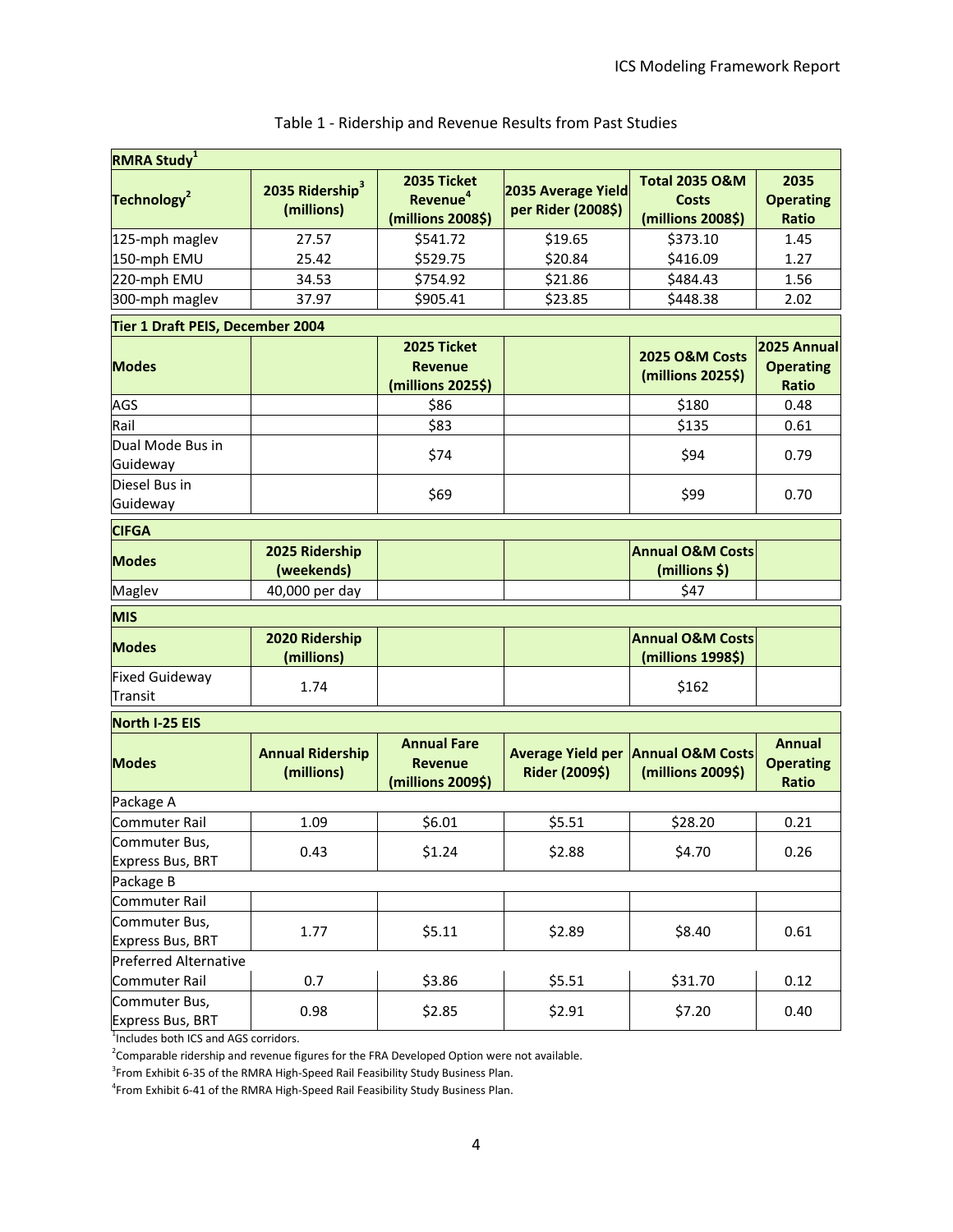<span id="page-7-0"></span>[Table 2](#page-7-0) sets out some recent year relevant annual average daily traffic (AADT) count data on I-70 and on I-25, and [Figure 2](#page-7-1) indicates the locations where these counts were taken.

| Location                                                                                            | <b>AADT</b> | Year | County      |
|-----------------------------------------------------------------------------------------------------|-------------|------|-------------|
| Location 1: On I-70 Northeast<br>of State Highway 9 (Blue River<br>Parkway) at Eisenhower<br>Tunnel | 29,000      | 2011 | Clear Creek |
| Location 2: On I-70 Southwest<br>of State Highway 9 (Blue River<br>Parkway) in Silverthorne         | 41,000      | 2011 | Summit      |
| Location 3: On I-25 North of<br>State Highway 66 in Mead                                            | 71,000      | 2011 | Weld        |
| lLocation 4: On I-25 North of<br>State Highway 105 (2nd St) in<br>Monument                          | 59,000      | 2011 | El Paso     |

Table 2 - Selected Traffic Counts

Note: Traffic data is for road segments (rather than intersection points) Source: CDOT[; http://apps.coloradodot.info/dataaccess/](http://apps.coloradodot.info/dataaccess/)



<span id="page-7-1"></span>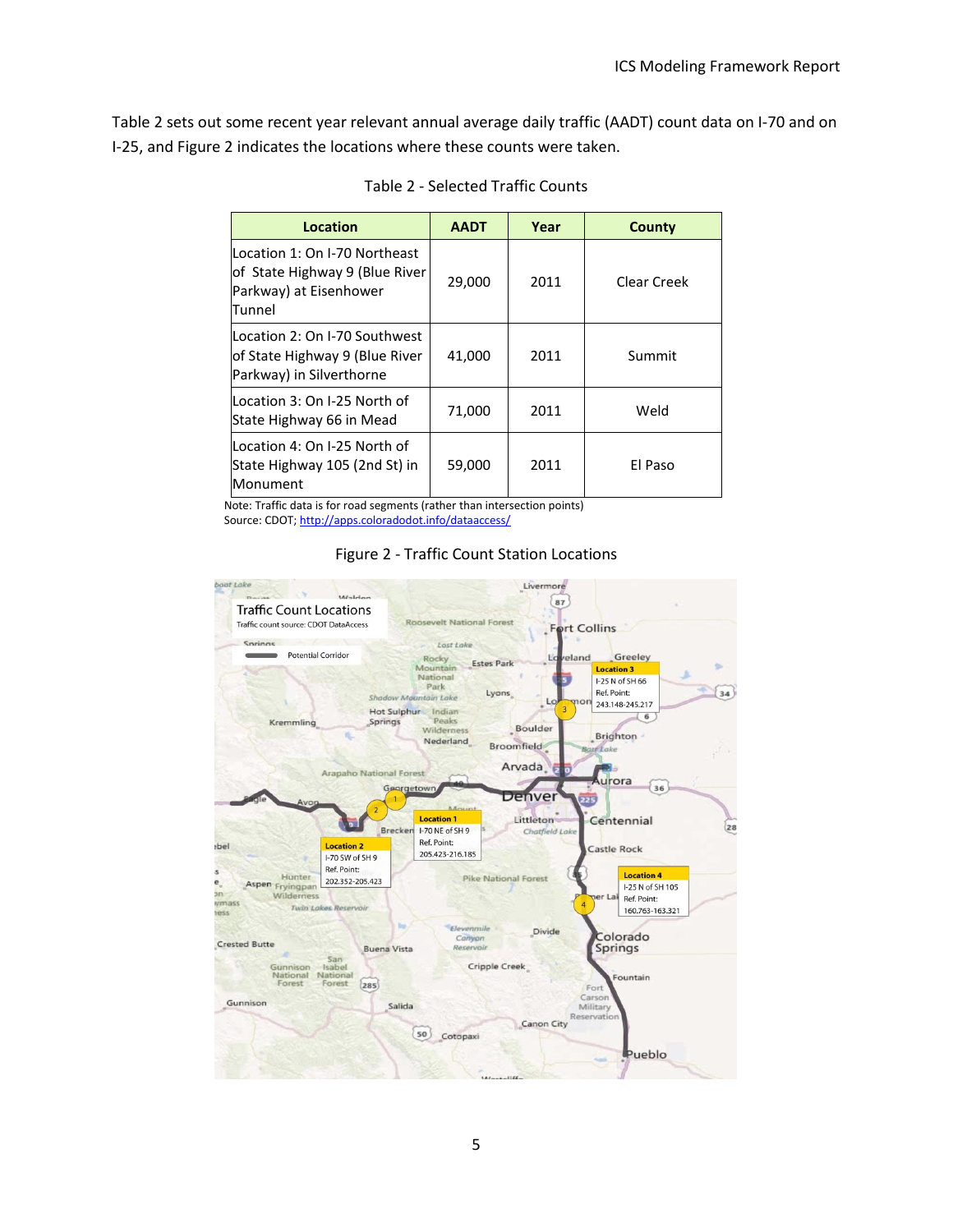<span id="page-8-1"></span>[Table 3](#page-8-1) shows automobile travel distances and times between the major cities in the study area. The data are obtained from Google maps and reflect speed limits and representative congestion levels on each route. This shows that the cities are separated by distances and travel times that are potentially addressable by a short- to medium-distance intercity rail service.

| <b>Route</b>            | <b>Distance (miles)</b> | Time (min) |
|-------------------------|-------------------------|------------|
| Denver - Fort Collins   | 65.9                    | 75         |
| Denver-Colorado Springs | 68.4                    | 80         |
| Denver-Pueblo           | 112.0                   | 118        |
| Colorado Springs-Pueblo | 43.6                    | 46         |
| Fort Collins-Pueblo     | 176.0                   | 181        |
| Denver-Vail             | 126.0                   | 140        |

Table 3 - Automobile Travel Times and Distances Between Corridor Cities

Source: maps.google.com

#### **2.1.2 Bus service**

<span id="page-8-0"></span>[Table 4](#page-8-2) presents a summary of the regularly-scheduled bus services operating in the study area. (Charter bus operations are not included here.)

| Table 4 - Bus Services Summary |  |
|--------------------------------|--|
|--------------------------------|--|

<span id="page-8-2"></span>

| <b>City Pair</b>                                           | <b>Route</b>                                              | <b>Operator</b>                 | <b>Travel time</b><br>(mins) | <b>Frequency</b>              | Fare per<br>seat mile           | <b>Full fare</b>                 |
|------------------------------------------------------------|-----------------------------------------------------------|---------------------------------|------------------------------|-------------------------------|---------------------------------|----------------------------------|
| Denver-Ft Collins                                          | City to City                                              | Greyhound                       | 75                           | 2x/day                        | $$0.30-$.35,$<br>\$0.42         | \$20.00-<br>\$23.00,<br>\$28.00  |
| <b>Denver-Ft Collins</b>                                   | Arrow / Black Hills<br>City to City<br><b>Stage Lines</b> |                                 | $75 - 100$                   | 1x/day                        | \$0.34                          | \$22.65                          |
| <b>FLEX</b><br>Longmont-Ft Collins<br>City to City         |                                                           | $70 - 80$                       | 6x/day                       | \$0.04                        | \$1.25                          |                                  |
| Denver-Colorado<br><b>Springs</b>                          | City to City                                              | Greyhound                       | $70 - 90$                    | 3x/day                        | $$0.18-$<br>\$0.21,<br>\$0.28   | $$12.00-$<br>\$14.50,<br>\$19.00 |
| Denver-Colorado<br>Airport to<br>Airport<br><b>Springs</b> |                                                           | Colorado Springs<br>Shuttle LLC | 130                          | 5x/day                        | \$0.73                          | \$50.00                          |
| Colorado Springs-<br>Pueblo                                | City to City                                              | Greyhound                       | $50 - 60$                    | 5x/day                        | $$0.27-$<br>\$0.30,<br>\$0.39   | $$11.70-$<br>\$13.00,<br>\$17.00 |
| Denver-Vail<br>Greyhound<br>City to City                   |                                                           | 140                             | 2x/day                       | $$0.23-$<br>\$0.25,<br>\$0.30 | \$29.00-<br>\$32.00,<br>\$38.00 |                                  |

Sources: Bus company websites: www.greyhound.com, http://www.coloradoshuttle.com, http://www.flexnoco.com, http://blackhillsstagelines.com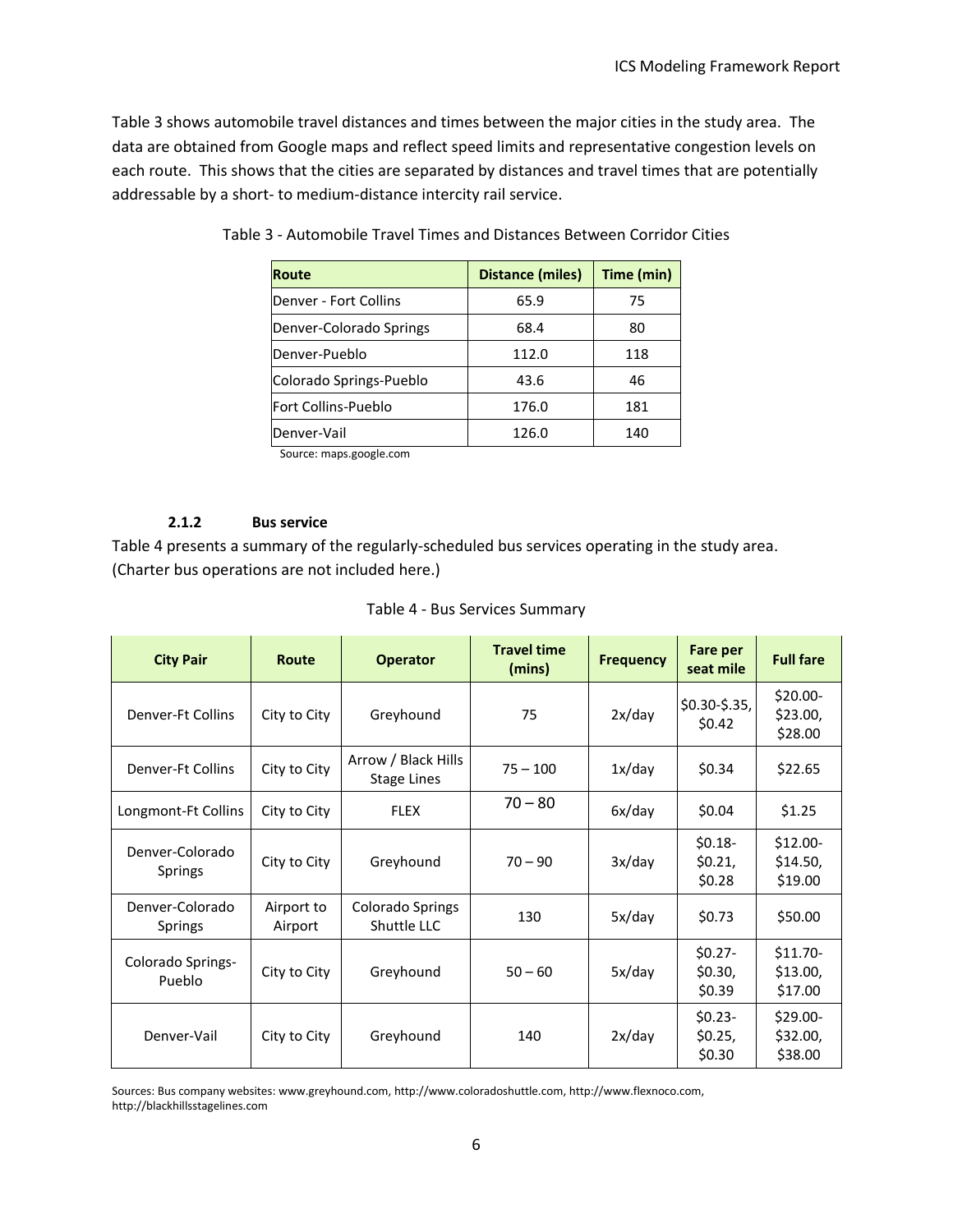Locations of the main bus (and train) stations, and their proximity to downtown areas of the major study area cities, are set out in [Table 5](#page-9-1) for context. As can be seen, the locations (and related access/egress convenience) of these stations vary considerably among the cities in the study area.

<span id="page-9-1"></span>

| <b>City</b>         | <b>Service</b>                            | <b>Description of Station Location / Pick-up Points</b>                            |  |
|---------------------|-------------------------------------------|------------------------------------------------------------------------------------|--|
|                     | Greyhound                                 | Central location; close to transit stop                                            |  |
|                     | Arrow / Black Hills<br><b>Stage Lines</b> | Central location; same location as Greyhound station                               |  |
| Denver              | <b>FLEX</b>                               | Located in Longmont, 40 miles from downtown Denver; accessible to Denver by<br>bus |  |
|                     | Colorado Springs<br>Shuttle LLC           | Located at Denver International Airport                                            |  |
|                     | Amtrak                                    | Central location, close to transit stop                                            |  |
|                     | Greyhound                                 | Central location                                                                   |  |
| <b>Fort Collins</b> | Arrow / Black Hills<br><b>Stage Lines</b> | Central location; same location as Greyhound station                               |  |
|                     | <b>FLEX</b>                               | Central location; same location as Greyhound station                               |  |
|                     | Greyhound                                 | Central location; close to transit stop                                            |  |
| Colorado<br>Springs | Colorado Springs<br>Shuttle LLC           | Located at Colorado Springs Airport                                                |  |
| Pueblo              | Greyhound                                 | Near downtown Pueblo                                                               |  |
| Vail                | Greyhound                                 | Along I-70, near resorts                                                           |  |

| Table 5 - Bus and Train Station Locations |  |  |
|-------------------------------------------|--|--|
|-------------------------------------------|--|--|

Sources: Bus company websites; www.greyhound.com, www.amtrak.com, http://www.coloradoshuttle.com, http://www.flexnoco.com, http://blackhillsstagelines.com

Commercial bus operators are generally reluctant to release ridership numbers. In the absence of any such information from the operators, approximate ridership estimates based on bus capacity and load factors can be prepared.

#### **2.1.3 Air service**

 $\overline{a}$ 

<span id="page-9-0"></span>The study area is served by a large hub airport, the Denver International Airport (DEN), and three regional airports in Colorado Springs (COS), Eagle County (EGE) and Pueblo (PUB)<sup>6</sup>. [Table 6](#page-10-1) sets out a number of key characteristics of each of these airports, including its ranking among US airports in terms of 2011 domestic passenger enplanements, scheduled departures, passenger carriers operating at the airport, and enplanements per departure.

Denver International Airport located to the northeast of Denver, approximately 25 miles by car from the city center. It is the fourth busiest airport in the US, and a major hub for United Airlines, low-cost carrier

 $^6$  Fort Collins Loveland Municipal Airport (FNL) is primarily used for general aviation - the only commercial air service is provided by Allegiant Travel Company, with roundtrip service to Las Vegas and Phoenix-Mesa. This airport does not serve any scheduled airline passengers within Colorado, and therefore will not be considered for further analyses.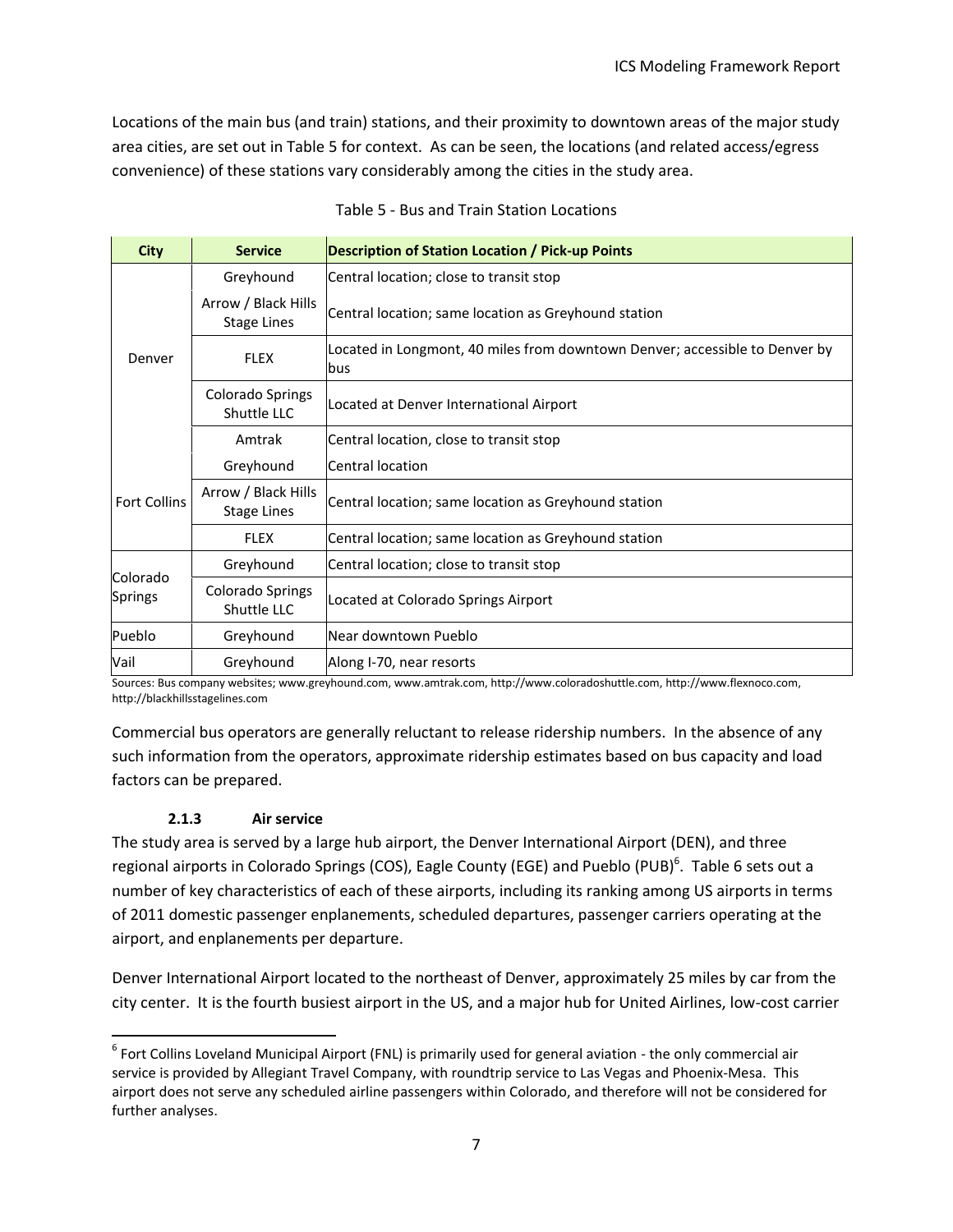Frontier Airlines and commuter carrier Great Lakes Airlines. It is also well served by Southwest Airlines. The airport functions as a gateway to the Colorado Rocky Mountain region, and is a major destination for domestic and international flights, as well as a connecting point for many longer-distance air trips. Colorado Springs Airport (COS), which is the second busiest airport in Colorado, and the other airports in the study area (EGE and PUB), are primarily served by feeder flights to DEN and other hubs; this obliges passengers traveling to other destinations to make a connection at these hubs.

<span id="page-10-1"></span>

| Code       | Airport                        | <b>US Airport Rank</b> | <b>Enplanements</b> | <b>Departures</b> | 2011 Passenger 2011 Scheduled 2011 Passenger<br><b>Carriers</b> | <b>Enplanements</b><br>per Departure |
|------------|--------------------------------|------------------------|---------------------|-------------------|-----------------------------------------------------------------|--------------------------------------|
| <b>DEN</b> | Denver<br>International,<br>CO | 4                      | 24,462,500          | 295,154           | 27                                                              | 83                                   |
| <b>COS</b> | Colorado<br>Springs, CO        | 93                     | 849,000             | 15,696            | 16                                                              | 54                                   |
| <b>EGE</b> | Eagle County<br>Regional, CO   | 180                    | 196,000             | 2,321             | 5                                                               | 84                                   |
| <b>PUB</b> | Pueblo<br>Memorial, CO         | 320                    | 14,500              | 1,155             | 8                                                               | 13                                   |

| Table 6 - Airport Characteristics |  |
|-----------------------------------|--|
|-----------------------------------|--|

Source: Airport Snapshots from www.bts.gov

<span id="page-10-2"></span>[Table 7](#page-10-2) shows the total number of true OD (i.e. not connecting) trips between study area airport pairs by direction, with outbound passenger volumes shown to the left of the diagonal and inbound passenger volumes shown to the right of the diagonal. The data shown here are as reported in the DB1B airline ticket sample database, without additional processing.

|                         | <b>Destination (To)</b>      |                       |                          |        |
|-------------------------|------------------------------|-----------------------|--------------------------|--------|
| <b>Origin</b><br>(From) | Colorado<br>Springs<br>(COS) | Denver<br>Intl. (DEN) | Eagle<br>County<br>(EGE) | Pueblo |
| <b>COS</b>              |                              | 3,290                 | 10                       |        |
| <b>DEN</b>              | 4,610                        |                       | 1,170                    | 20     |
| <b>EGE</b>              | 10                           | 990                   |                          |        |
| <b>PUB</b>              |                              | 20                    |                          |        |

Table 7 - Origin-Destination Air Trips by Direction, 2011

Source: DB1B Market data for number of passengers between airport pairs for 2011 Q1 to 2011 Q4, extracted from www.bts.gov

#### **2.1.4 Rail service**

<span id="page-10-0"></span>Amtrak's California Zephyr service, connecting Chicago and San Francisco, currently operates one train a day in each direction between Denver and Glenwood Springs with intermediate stops at Fraser and Granby. The westbound train leaves Denver at 8:05am and the eastbound train leaves Glenwood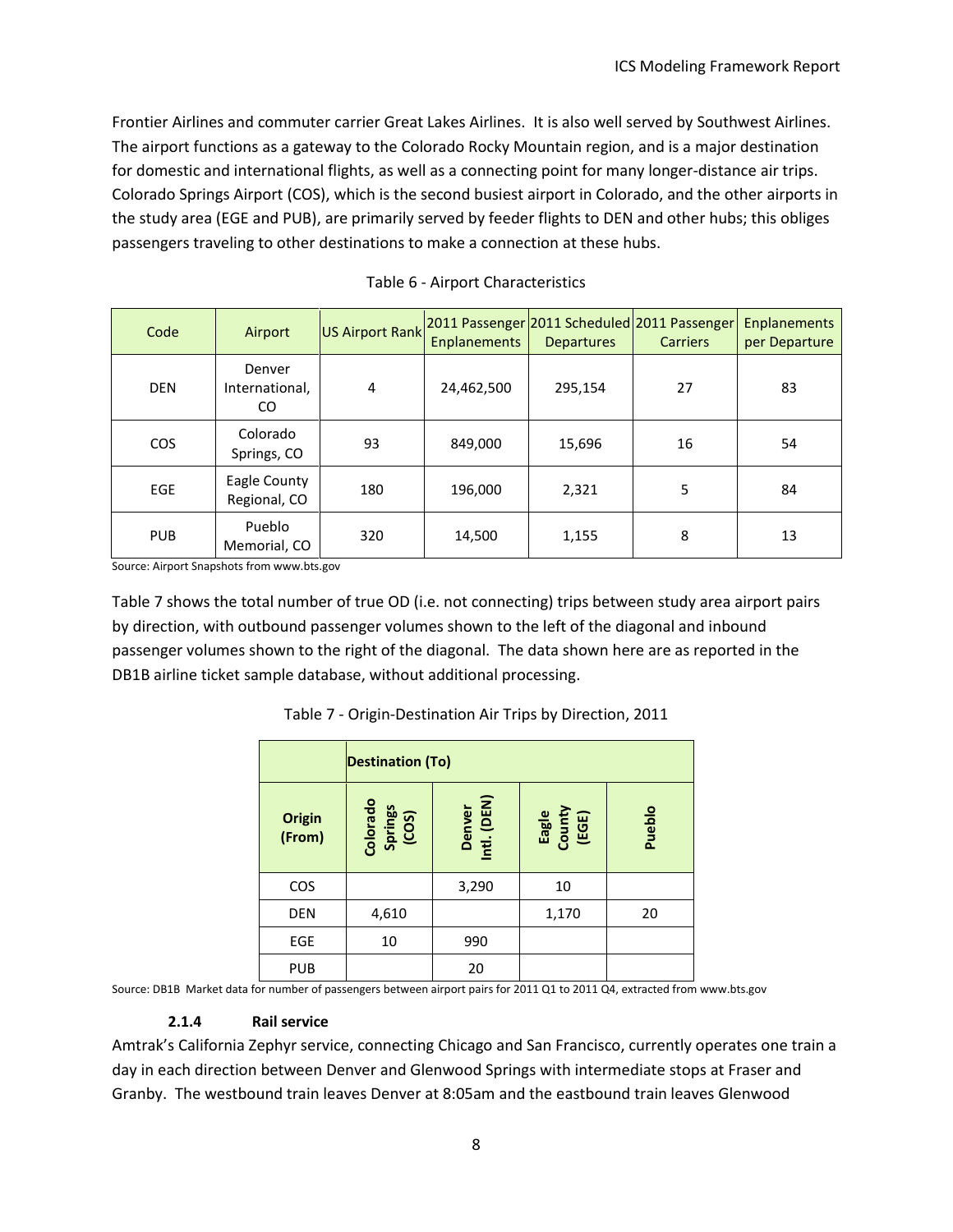Springs at 12:10pm, taking 5:48 and 6:28 respectively to complete the end-to-end trip. The adult oneway fare is between \$41 and \$80 and the amenities offered are comparable to those provided on Amtrak's other long-distance trains. This service is not a direct competition to the projects considered here as its alignment is considerably north of the ICS project alignments (see [Figure 1\)](#page-4-1). The fares are approximately \$0.27 to \$0.51 on a per mile basis<sup>7</sup>.

Amtrak maintains detailed station-to-station trip data that could be analyzed if needed. However, given a number of factors – the likely absence of any competition between the Amtrak and the AGS or ICS projects, Amtrak's material travel time disadvantage compared to the auto mode, its low frequency of service and the focus of Amtrak's marketing for this service towards longer-distance (including end-toend) trips – it was not felt necessary to investigate this market in detail.

## **2.2 Intra-Urban Market**

<span id="page-11-0"></span>Interactions between the proposed rail system and Denver metropolitan transportation system are a key focus area of the ICS travel forecasting effort. Denver-area travelers will use the metropolitan transportation system for the access and egress legs of longer rail trips, and conversely the level of service experienced on the access/egress legs affects the attractiveness of rail for longer distance trips. Furthermore, the presence of multiple rail stations in the Denver area (including at the airport) means that the rail system will function as an urban travel mode that may both complement and compete with the other modes that serve the metropolitan area. All of these considerations point to the importance of studying the intra-urban travel market in the ICS. In addition to the access/egress legs of longer trips, three main types of intra-urban rail trip are of interest here:

- journeys to work (most likely between the suburbs and the city center);
- trips for leisure and other non-commute purposes; and
- trips to access the airport, as part of a longer trip (where the ultimate destination is outside the study corridor, and where the longer trip itself is not in scope to shift to the rail service).

Denver area trips will be modeled using a modified version of the existing DRCOG Compass travel demand model (as described below in greater detail). The resulting forecasts will then be overlaid onto the forecasts of inter-urban trips.

As shown in [Table 8](#page-12-0) below, other ICS corridor cities have transit systems that may interact with the proposed rail system. In these other cities such interactions will be represented and analyzed in a more aggregate way than will be the case in Denver.

# **2.3 Airport Choice Market**

<span id="page-11-1"></span>The introduction of premium rail service with a station at a hub airport may cause some air passengers those whose trips begin at smaller regional airports and involve a change at the hub – to access the hub airport by rail rather than by air. Data on the total number of passengers traveling between the key airport pairs was examined to establish the potential size of this airport choice market. This differs from the data shown above i[n Table 7,](#page-10-2) which shows only the passengers traveling between each point, and does not include those connecting to flights to other national and international destinations.

 $\overline{\phantom{a}}$ 

 $<sup>7</sup>$  157 highway miles</sup>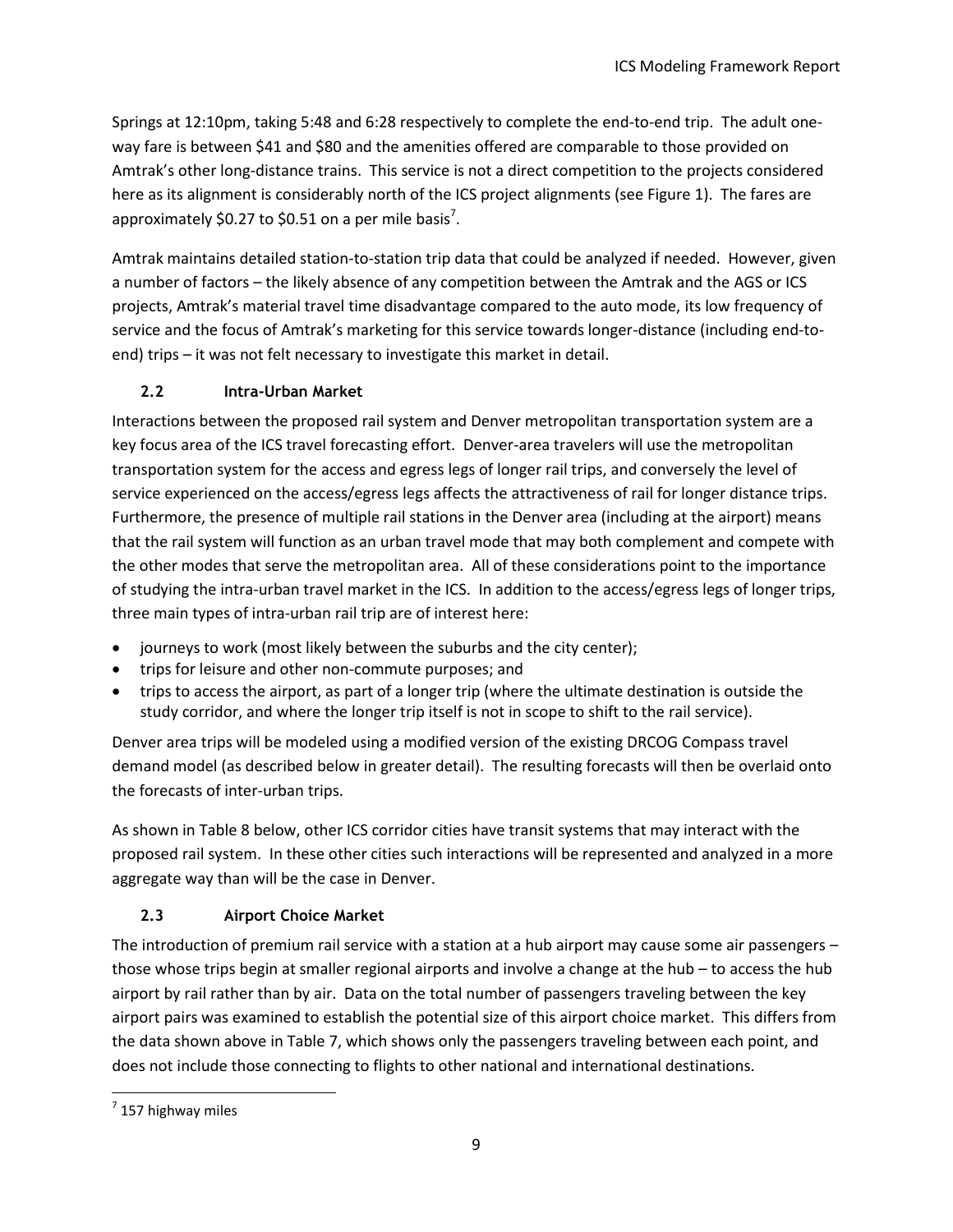<span id="page-12-0"></span>

| <b>City</b>                | Type of<br>Service(s)               | <b>Coverage in City</b>                                                                                                                                                                                                                                | <b>Coverage in Corridor Typical Fares</b>                                                                                                                  |                                                      |
|----------------------------|-------------------------------------|--------------------------------------------------------------------------------------------------------------------------------------------------------------------------------------------------------------------------------------------------------|------------------------------------------------------------------------------------------------------------------------------------------------------------|------------------------------------------------------|
| <b>Denver</b>              | RTD - Bus,<br>light rail            | Bus lines run throughout the Denver metro<br>area; bus lines extend northwest to Boulder,<br>south to Pinery, and west to Bergen Park /<br>Evergreen. Light rail runs through Denver and<br>extends south outside the city to Lincoln and<br>Littleton | <b>Bus lines extend</b><br>north to Longmont                                                                                                               | Local \$2.25,<br>Express \$4.00,<br>Regional >\$5.00 |
| Pueblo                     | Pueblo<br><b>Transit - Bus</b>      | Bus routes cover downtown Pueblo; one route<br>extends north on I-25 through Belmont and<br>None<br>Eden                                                                                                                                               |                                                                                                                                                            | \$1.00                                               |
| <b>Eagle</b>               | <b>IECO Transit -</b><br><b>Bus</b> | None                                                                                                                                                                                                                                                   | <b>Bus routes service</b><br>Gypsum to EGE<br>airport, Eagle, Avon,<br>and Vail along I-70;<br>bus also services<br>throughout Minturn<br>and Beaver Creek | Regular \$4.00,<br>Premium \$7.00                    |
| Colorado<br><b>Springs</b> | Mountain<br>Metro - Bus             | Bus routes cover downtown Colorado Springs                                                                                                                                                                                                             | None                                                                                                                                                       | \$1.75                                               |
| Fort<br><b>Collins</b>     | Transfort -<br><b>Bus</b>           | Bus routes cover downtown Fort Collins                                                                                                                                                                                                                 | None                                                                                                                                                       | \$1.25                                               |
| <b>Summit</b>              | Summit Stage None<br><b>Bus</b>     |                                                                                                                                                                                                                                                        | <b>Bus routes service</b><br>several locations<br>along I-70:<br>Silverthorne, Dillon,<br>Keystone, Frisco,<br>Breckenridge and<br>Copper Mountain         | Free                                                 |
| Vail                       | Vail Transit -<br><b>Bus</b>        | Bus routes service Vail only                                                                                                                                                                                                                           | <b>Bus routes service</b><br>Vail along I-70                                                                                                               | Free                                                 |

#### Table 8 - Transit Services in Corridor Cities

Sources: Local transit agency websites; http://www3.rtd-denver.com, http://www.eaglecounty.us/Transit, http://www.pueblo.us/index.aspx?NID=307, http://www.springsgov.com/Page.aspx?navid=996, http://www.fcgov.com/transfort, http://vailgov.com/subpage.asp?dept\_id=46, http://www.co.summit.co.us/index.aspx?NID=586

[Table 9](#page-13-1) shows segment-level traffic information for the corridor airport pairs. The table includes total passengers, scheduled seats, scheduled departures, average daily frequency, average seats per flight, and average passengers per flight for 2011.

Comparing airport pair passenger volumes on these routes with the corresponding true OD traffic presented in [Table 7,](#page-10-2) it can be seen that about 95% of corridor air passengers currently make connections in Denver or Colorado Springs.

Given the high share of connecting traffic and short travel distances between Denver and these other airports, it is plausible that air travelers between these smaller airports and Denver could consider the ICS rail projects as possible alternatives to feeder air, if the rail system provides good access to DEN.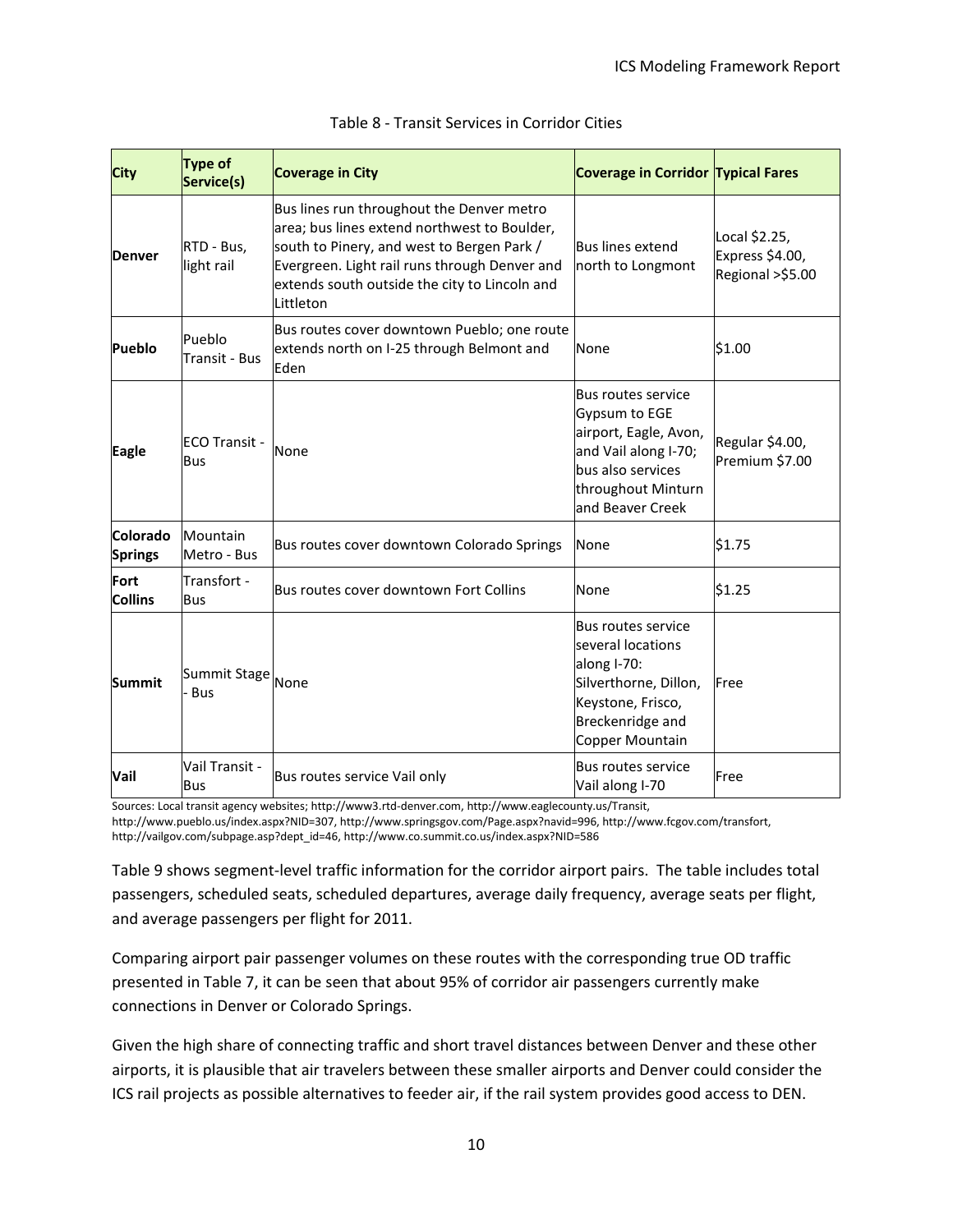<span id="page-13-1"></span>

| <b>City Pair</b> | Passengers | <b>Seats</b> | <b>Scheduled</b><br><b>Departures</b> | Flights / Day | Seats / Flight | Pax / Flight |
|------------------|------------|--------------|---------------------------------------|---------------|----------------|--------------|
| DEN-COS          | 271,893    | 384.124      | 6,082                                 | 16.66         | 63.16          | 45.42        |
| DEN-EGE          | 51,855     | 95,577       | 1.234                                 | 3.38          | 77.45          | 43.56        |
| DEN-PUB          | 8,698      | 22,471       | 1,124                                 | 3.08          | 19.99          | 7.98         |

#### Table 9 - Corridor Air Services Summary, 2011

Source: T-100 segment data for scheduled passengers in corridor for 2011 Q1 to 2011 Q4, extracted from www.bts.gov

#### <span id="page-13-0"></span>**3 TRAVEL DEMAND FORECASTING METHODOLOGY**

[Figure 3](#page-14-2) graphically illustrates the demand forecasting methodology that we propose to address these key travel markets and their forecasting challenges. This general approach has been applied in many rail studies in the US and internationally, and it has shown that it can facilitate the successful development of robust and credible rail ridership and revenue forecasts.

Service characteristics of the proposed passenger rail service alternatives (combinations of technology and speed, alignments and stopping patterns) are required as model inputs for the three markets. These may include:

- operating characteristics: stopping patterns, running and dwell times, schedule or frequency;
- station to station fares;
- station locations and connectivity/accessibility/parking; and
- train passenger carrying capacities, obtained from information on train consists.

Detailed descriptions of the modeling steps for each of these markets are provided below. As noted earlier, model development is an inherently exploratory process. While the modeling methodology will follow the general directions indicated here, it is expected that adjustments and modifications will be required as the model is developed and tested.

It is important to emphasize that all steps of the modeling approach will be open, transparent and free of proprietary software or methodology.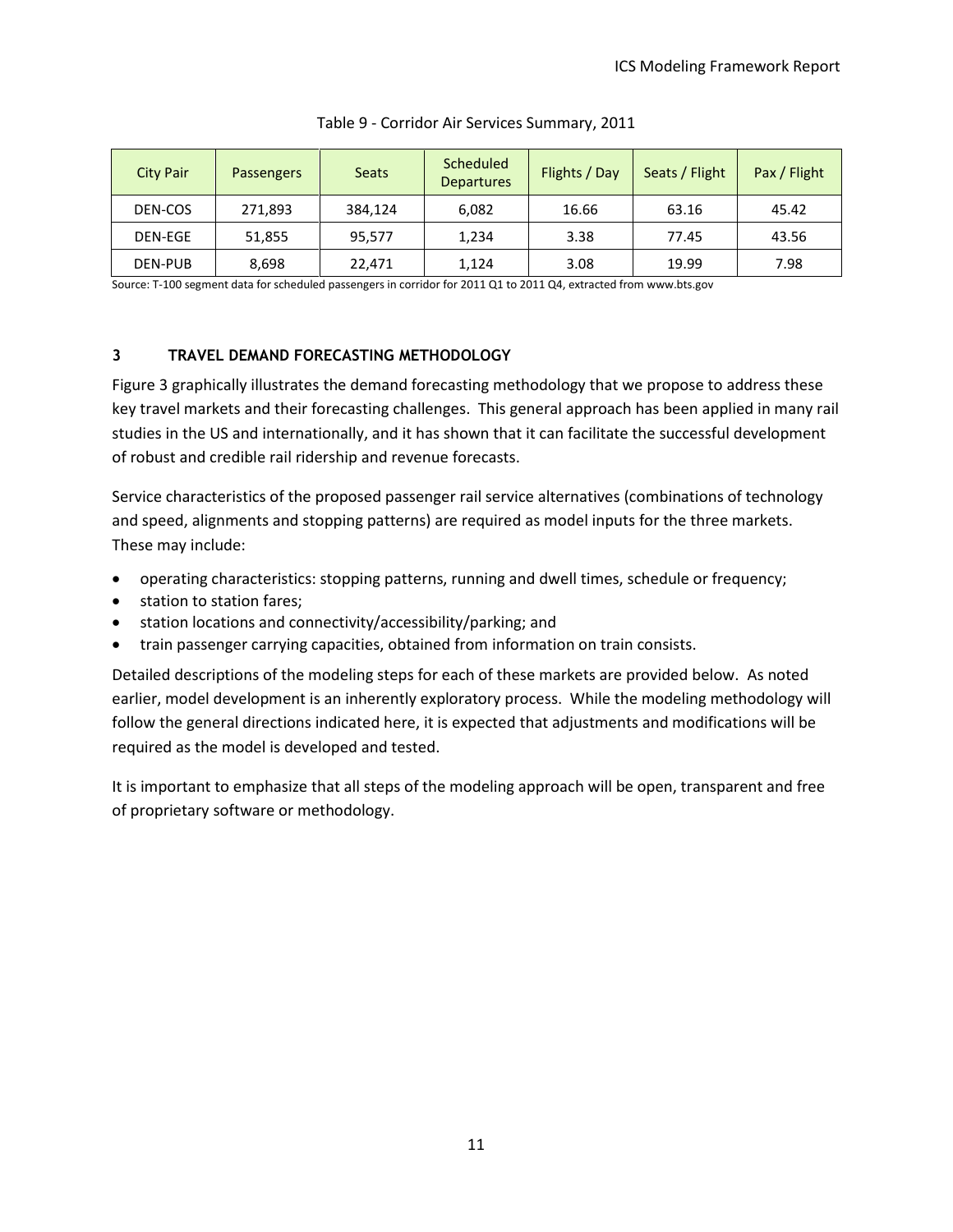<span id="page-14-2"></span>

## Figure 3 - General Ridership and Revenue Forecasting Framework

## **3.1 Inter-Urban Travel**

<span id="page-14-0"></span>The proposed approach to forecasting the potential ridership and revenue of the proposed rail services for the inter-urban market entails five broad steps:

- 1. establish the study area geographic scope and its zone structure;
- 2. define and establish all required input data including service characteristics for each mode and each zone pair;
- 3. estimate the current in-scope travel market;
- 4. estimate how this market will grow in the future; and
- <span id="page-14-1"></span>5. estimate the potential market share that the new rail service will capture (i.e. the ridership).

## **3.1.1 Establish the geographic scope and zone structure**

The intercity model will cover a geographic area that generally follows the corridors and extends approximately 50 miles on each side of the proposed alignments, which is a typical planning assumption for the catchment area of high speed rail services. However, the 50-mile distance is indicative rather than absolute, and may be adjusted as appropriate in specific instances.

The study area defined in this way will be split into a number of zones. The four corridor MPOs (Denver Regional Council of Government [DRCOG], North Front Range MPO [NFRMPO], Pikes Peak Area Council of Government [PPACG] and Pueblo Area Council of Governments [PACOG]) have travel forecasting models that define zone systems within the MPO model areas. Given the size of the ICS study area, we propose to base the ICS model zone structure on the MPO model traffic analysis zones (TAZs) or some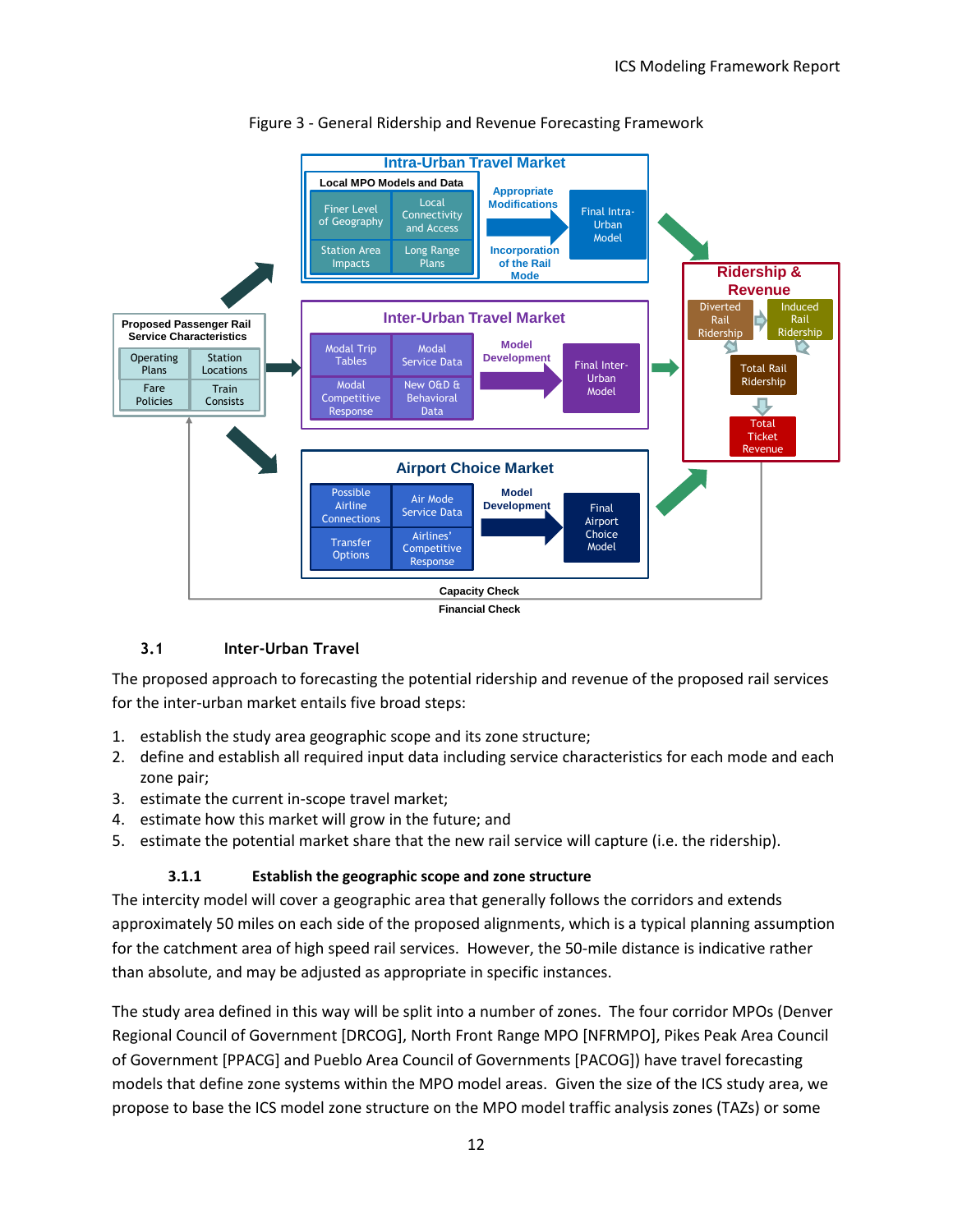aggregation of them for the MPO areas, and on zones used in the I-70 PEIS for other areas. We specifically intend to use the DRCOG model TAZs for this study since the connectivity of the proposed ICS rail service with the Denver area transportation system is a key issue of interest. For the other MPO model areas we will likely use an aggregation of the TAZs defined in the MPO models. This strikes a good balance between the need to consider a large study area while having sufficient detail to reflect important geographic differences in modal service characteristics. This also provides a more detailed representation of the urban areas, while maintaining a manageable number of zones.

[Figure 4](#page-16-0) illustrates the MPO model coverage areas in the region and the I-70 PEIS zone boundaries outside the MPO jurisdictions.

## **3.1.2 Prepare input data**

 $\overline{a}$ 

<span id="page-15-0"></span>We will first establish the demand modeling base year and future forecast year(s) based on input from CDOT and other project proponents, and then collect or develop modeling input data for these years. These will include the study area network, historic and future socio-economic and exogenous variables (employment, population, income, general economic conditions, information on visitors, patients, students, commuters etc.), information about the service characteristics<sup>8</sup> of existing and future travel modes and about patterns and levels of trip making on these modes. This information will be collected from the MPO models, existing studies and other sources as applicable.

Accurate establishment of modal travel times is particularly important, and two approaches are commonly used to estimate these in travel forecasting. The first is to prepare a representation of the network using network modeling software and then use this to estimate travel times. The second is to estimate the times using empirical sources, for example commercial trip planning software (MapQuest and Google Maps) supplemented with real time travel alert websites (e.g. www.sigalert.com, [www.beatthetraffic.com](http://www.beatthetraffic.com/) and www.cotrip.org). These data can then be combined with other assumptions (regarding vehicle operating costs, fares or service frequencies) to estimate modal service characteristics between individual zone pairs.

Irrespective of the method used to calculate the modal service characteristics, network modeling software can be useful for developing our forecasts, as it offers the capability to hold and manipulate the large volumes of data created in preparing demand forecasts, and has other useful functionality. In addition, travel times calculated from network modeling software can be used to check those obtained through other processes.

 $^8$  For a trip by common carrier mode (including ICS rail service), this takes into account the in-vehicle time, frequency of service, fare, and time/cost needed to access and egress the mode's station from the trip's actual origin and destination. For a trip by automobile, this takes into account the OD travel time (including any delays due to road congestion) and vehicle operating costs (largely fuel cost).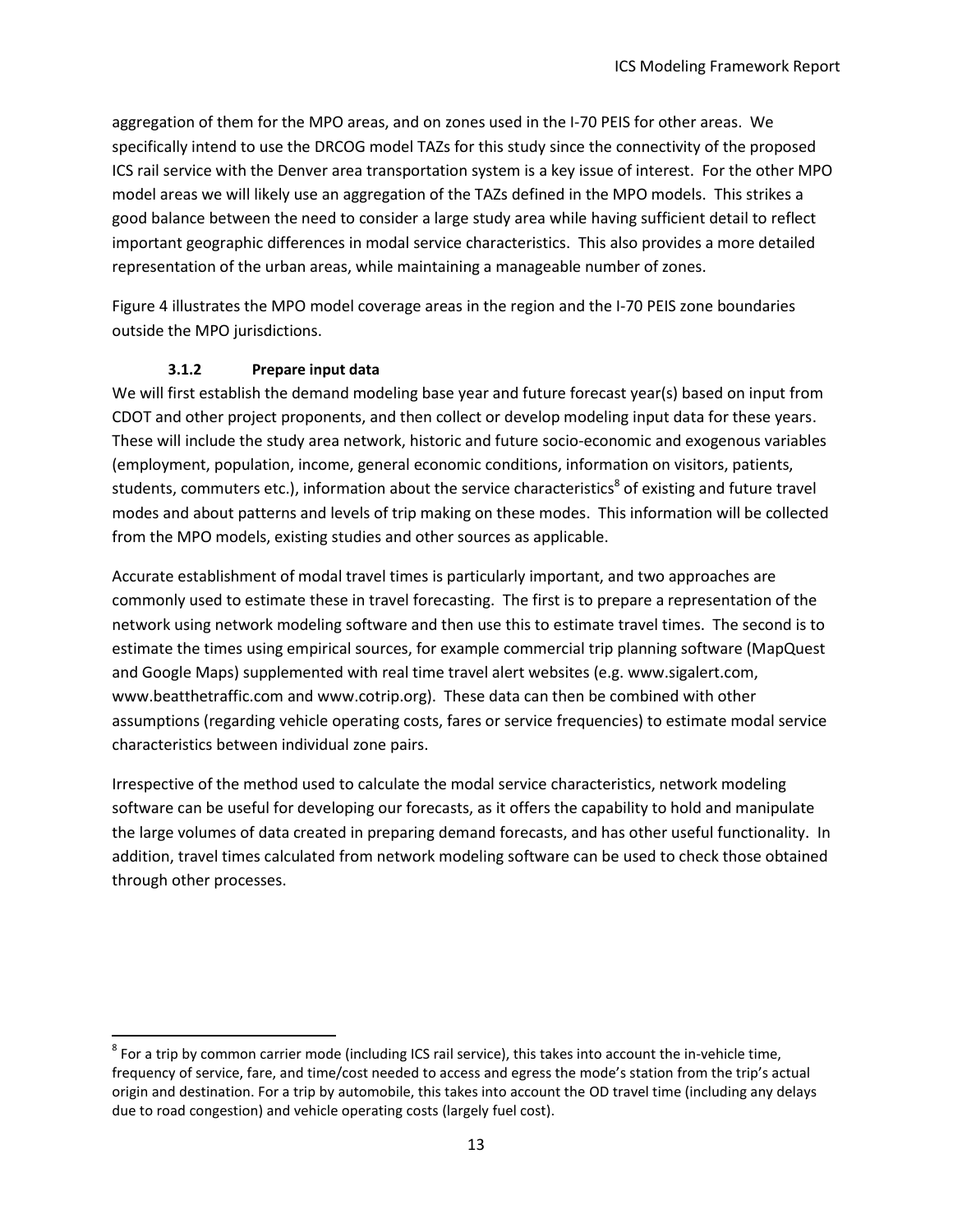<span id="page-16-0"></span>

#### Figure 4 - Zone Systems Used in the ICS Model Area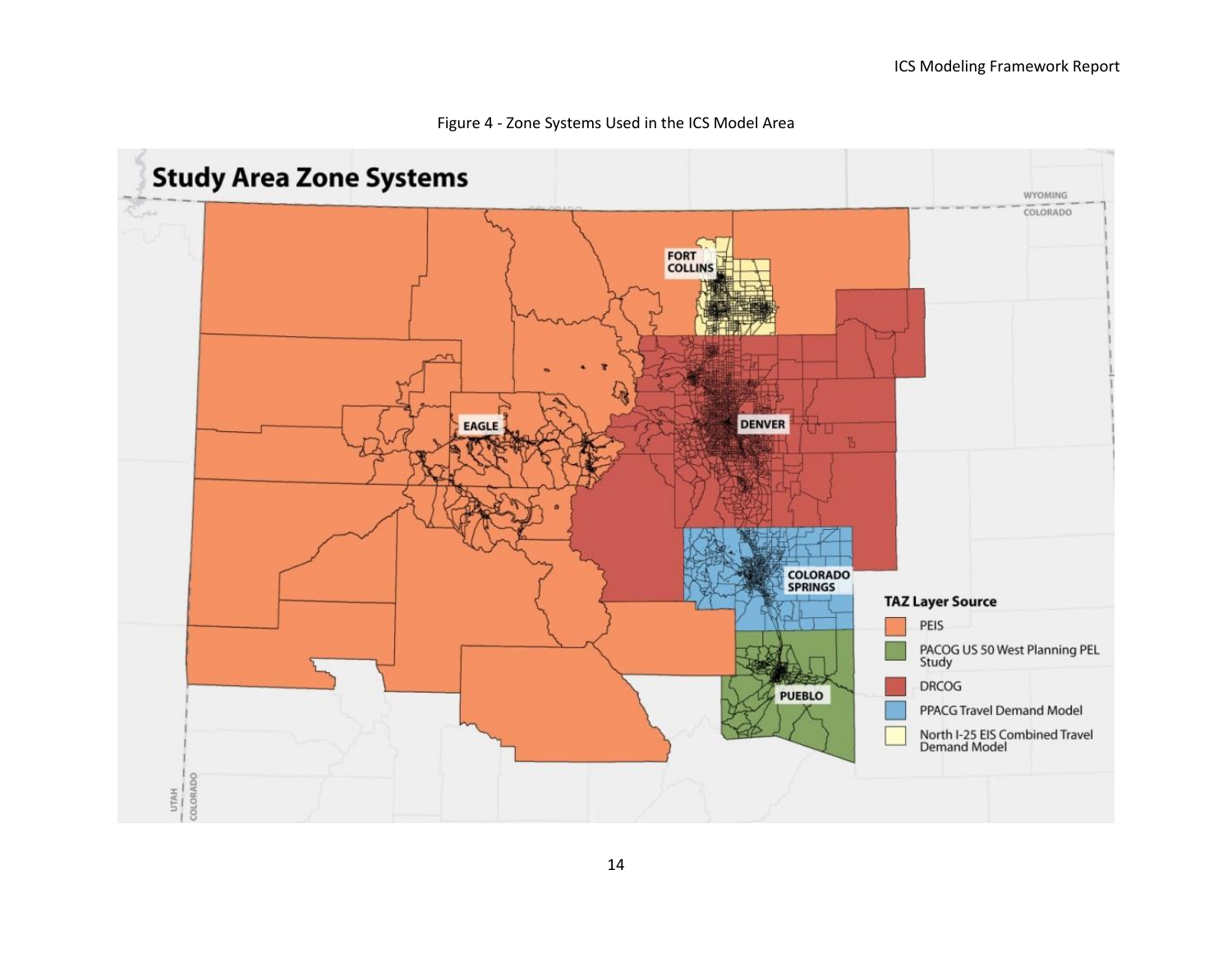## **3.1.3 Estimate the current in-scope travel market**

<span id="page-17-0"></span>The inter-urban travel market includes trips by air, bus, train and private automobile, and for different travel purposes. Section 2 of this report has reviewed at a high level the salient characteristics of these travel markets. For the purposes of forecasting model development and application, data on these markets will need to be developed on a much more detailed zone-to-zone basis, as outlined below.

# *3.1.3.1 Air*

<span id="page-17-1"></span>Current true OD volumes and patterns of corridor travel by air (local air trips) can be determined by reference to standard sources such as the DB1B and T-100 databases from the Bureau of Transportation Statistics (BTS). These local airport-to-airport volumes can be allocated to OD zones, and their trip purpose (business vs. non-business) distribution can be estimated using data from the Census, County Business Patterns, and Woods and Poole.

Similarly, air passengers who are connecting between the study area airports during the first or final legs of their trips can be quantified from segment level data of the T-100 databases.

# *3.1.3.2 Intercity bus and transit*

<span id="page-17-2"></span>As mentioned before, bus ridership data tends to be treated as commercially sensitive by the bus operators, so intercity bus and other intercity transit (including shuttle services to ski areas) OD trip tables will primarily be developed using supply side research and assumptions (from existing frequency of service and appropriate load factor assumptions) to get zone pair volumes in the study area.

## *3.1.3.3 Rail*

<span id="page-17-3"></span>Trip tables for existing rail services (Amtrak's California Zephyr) can be prepared using Amtrak data at the station-pair level, and allocated to zones and trip purposes as described above. However, as was noted before, the Zephyr service is not a direct competition to the ICS rail service, so we do not feel that detailed investigation of its ridership characteristics is likely to be useful. We believe that it would be more advantageous to focus modeling resources on the modes that carry the majority of inter-urban trips, and to address a secondary mode like rail through post-model adjustments, if required.

## *3.1.3.4 Auto*

<span id="page-17-4"></span>In forecasting intercity passenger rail ridership and revenue, the accuracy of the auto trip tables strongly influences the overall accuracy of the forecasts. However, in contrast to the air mode, relatively little data on intercity automobile travel is collected at the national level, and in the US there currently is no standard up-to-date source of information about intercity auto trip making that is sufficiently detailed to be used in project-level forecasting.

Moreover, in the study area itself there is no single source of information on inter-urban auto travel. The estimates of inter-urban travel volumes used in the I-70 PEIS and the North I-25 EIS are possible sources of such data. However, the trip tables used in these studies were not based on original OD surveys. Moreover, the inter-urban trip tables from the I-70 PEIS are now over a decade old, certainly requiring an update and making their use for the ICS subject to question and possibly criticism.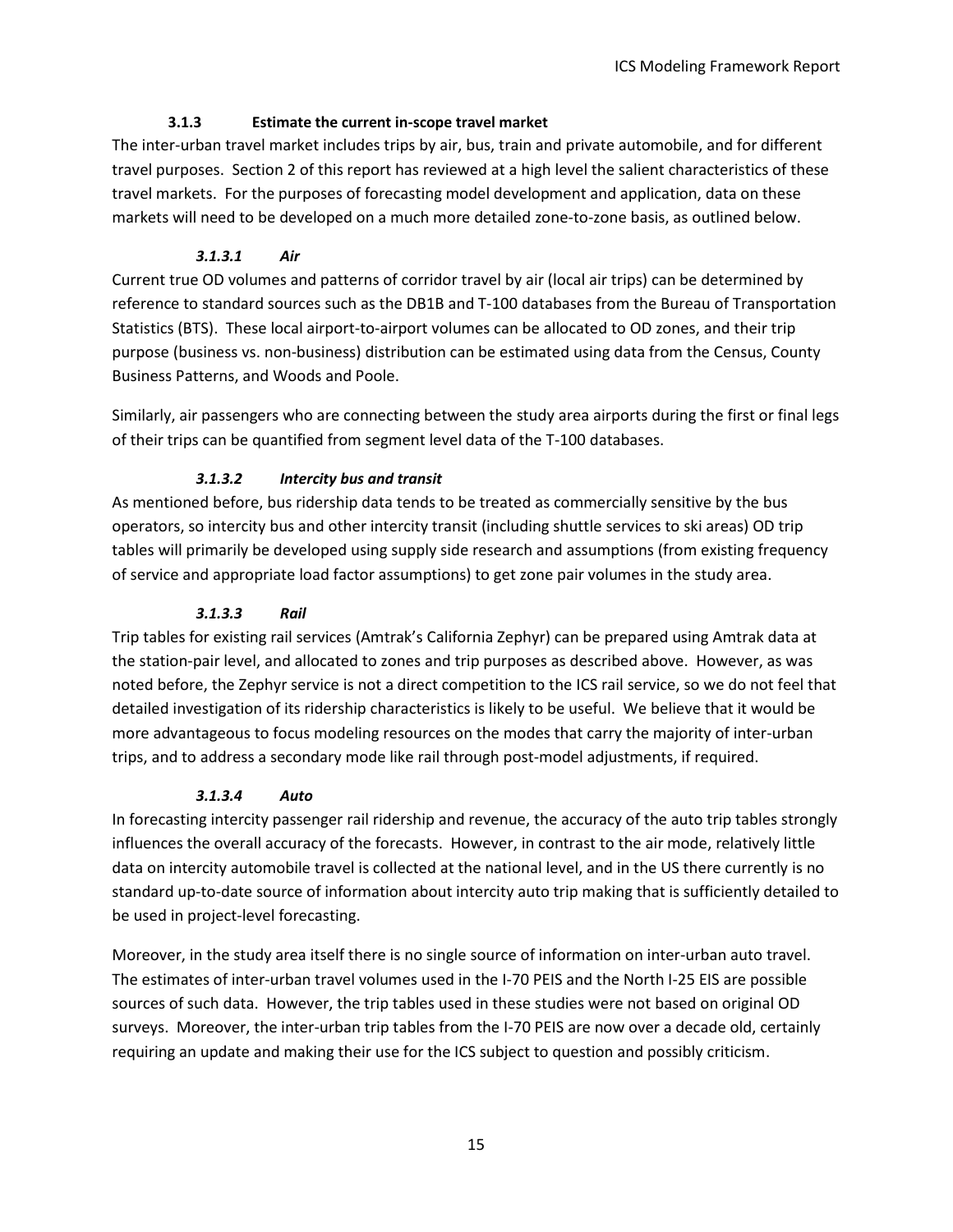Study area MPOs have recently participated in the Front Range Travel Survey (FRTS), which covered both local travel in the participating MPOs as well as longer distance travel. At the time of this writing the FRTS results were being finalized (issues related to the appropriate weighting of the raw survey data were being worked out). We expect the FRTS to be a very useful reference data source on inter-urban travel characteristics and patterns for the ICS.

All of the four corridor MPO travel models incorporate a representation of internal/external and external/internal auto trips (those that enter/exit the model area from/to elsewhere), but do not provide detailed identification of the external origins and destinations. Data in the individual models is not specific enough by itself to allow the individual model trip tables to be "woven" together into a single trip table covering the entire corridor and providing information on, for example, the number of auto trips from a particular zone in Denver to a particular zone in Colorado Springs.

The 1995 American Travel Survey (ATS), which focused on long distance tripmaking by households, was considered as a possible source of data, but was not used for several reasons. The information is starting to be quite dated. Moreover, the low sample size used in this survey (80,000 households across the U.S.) seriously constrains its accuracy at a detailed geographic level such as a corridor.

Information on journey-to-work travel in the corridor can be obtained from the year 2000 Census Transportation Planning Package (CTPP)<sup>9</sup>. In particular, within the limits of the Census long form sample rate (roughly 15% of households), the CTPP gives detailed information on work commute volumes and patterns by mode, including auto. Although the information dates from year 2000, with suitable factoring it is an adequate basis for establishing current inter-urban commute travel volumes and patterns, as well as for checking the estimates made for other modes and using other data sources.

On the other hand, a significant portion of inter-urban travel in the corridor is auto trips for purposes other than the journey to work (e.g. leisure trips to the ski area by study area and non-study area residents). As discussed above, investigations to date have not revealed any readily useable source of data on these trips.

Of course, traffic volume and classification counts are available for the major corridor roadways. The problem is that the traffic data combines both travel within the corridor and longer-distance travel, as well as travel for different purposes, without distinction or identification of origin and destination.

The lack of detailed up-to-date data on inter-urban automobile travel in the study corridor prompted the investigation of a new program of original travel data collection. Among possible data collection efforts, conducting new surveys to establish intercity automobile travel patterns and levels is quite resource intensive. Moreover, there are other issues that may limit the usefulness of new surveys. On the one hand, intercept surveys conducted directly on major roadways such as I-70 or I-25 would likely encounter logistical difficulties and other obstacles, while surveys of drivers at off-mainline locations such as rest stops tend to give highly biased results. On the other hand, interview or travel diary surveys

l

 $^9$  The Census long form questionnaire from which the CTPP data is extracted was discontinued following the 2000 Census.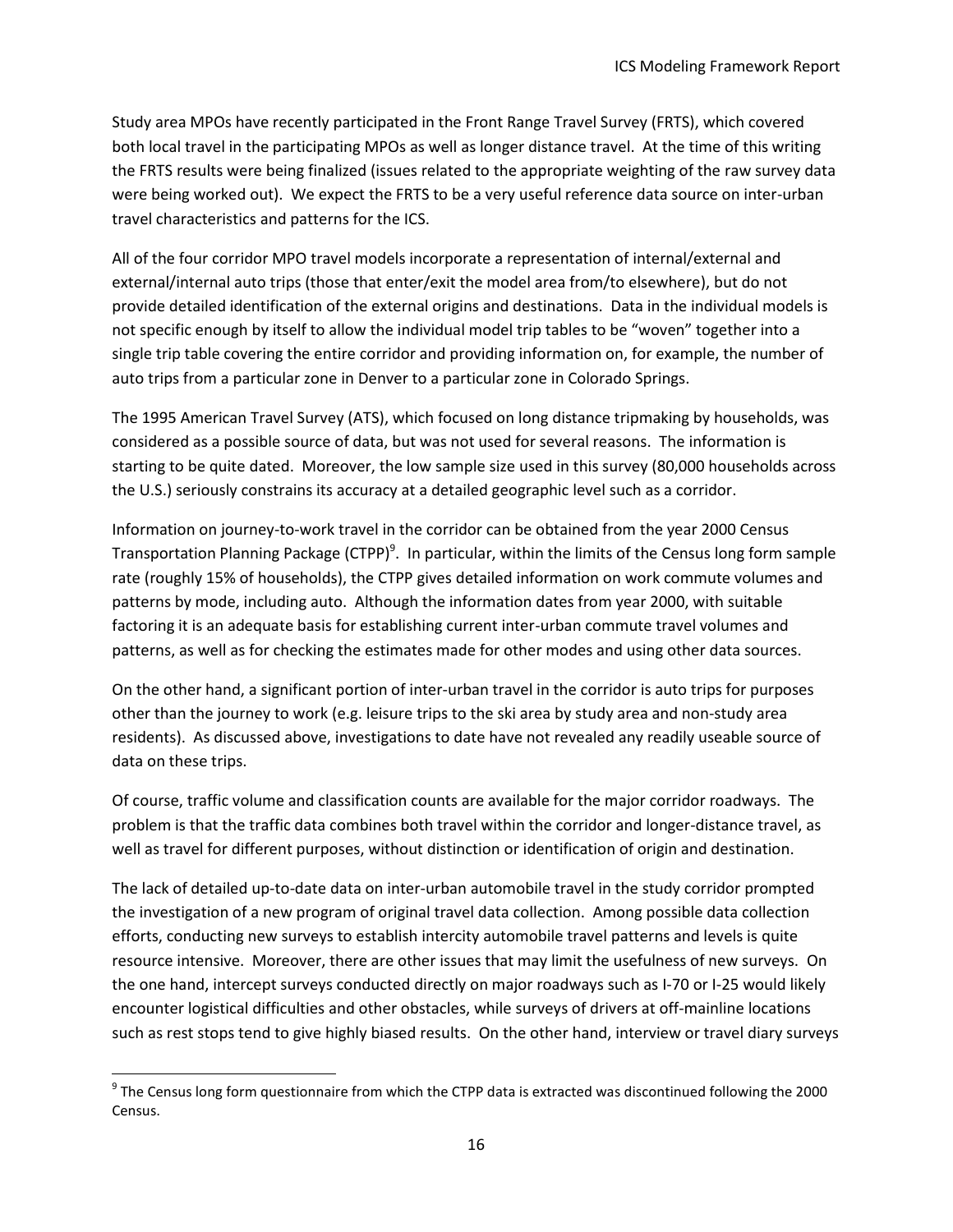of randomly selected households in the corridor would duplicate work done by the FRTS, and collecting information on inter-urban travel in this way can sometimes be challenging because of the relative infrequency of these longer-distance trips.

Anonymous cell phone data was determined to be the best way to understand the origins and destinations of auto travelers in the corridor. A firm called AirSage was engaged for this purpose. AirSage has a contract with Sprint to obtain the communications protocol data exchanged between mobile devices and communications towers; these data allow the movements of mobile devices to be analyzed in a way that preserves the anonymity of device owners and the privacy of their communications. Archived data are available from January 2010. This is a newly available and rich data source with great potential given the large sample size, wide geographic coverage, availability of prior years' data, and ongoing collection without intervention by users or network operations staff.

We have used AirSage data for a number of rail forecasting studies. The technology is still developing and we are familiar with its challenges and with robust approaches for extracting useful travel information from the data. This will be an efficient way of obtaining useful data on travel patterns in the study area. Key advantages for the ICS include:

- ready availability of a large sample of several years of anonymized cell phone movement data;
- ability to obtain current or retrospective information for multiple seasons very useful for the ICS/AGS due to travel seasonality in the study area;
- ability to aggregate data to different time periods (weekday/weekend; periods within the day);
- less expensive than most other OD data collection methods; and
- travel time data for the analyzed time periods can also be obtained (at additional cost).

However, there are also some issues with this kind of data including:

- limited applicability in the context of urban tripmaking. (Location accuracy is generally not adequate to provide useful geographic resolution in urban environments);
- lack of direct information about trip or tripmaker characteristics other than origin and destination;
- it is based on an evolving technology that has not yet attained complete maturity.

It was necessary to identify representative time periods for which cell phone data are obtained and processed. Based on an examination of CDOT data on the monthly distribution of traffic volumes at rural locations on I-70 and I-25, it was decided to prepare intercity auto trip tables for three month-long periods in 2011. The selected months were mid-February to mid-March, and all of July and October. The first represents a typical winter period; July generally has the highest traffic volumes on both facilities; while October is a "typical" month in terms of volumes and likely mix of trip purposes. The trip table(s) developed in this way will be validated against information from the Front Range Travel Survey and trip tables from other studies if available.

## **3.1.4 Estimate future growth of the in-scope market**

<span id="page-19-0"></span>These estimates will reflect socio-economic trends (such as changes in population and employment) and assumptions regarding the sensitivity of changes in trip making behavior to these trends.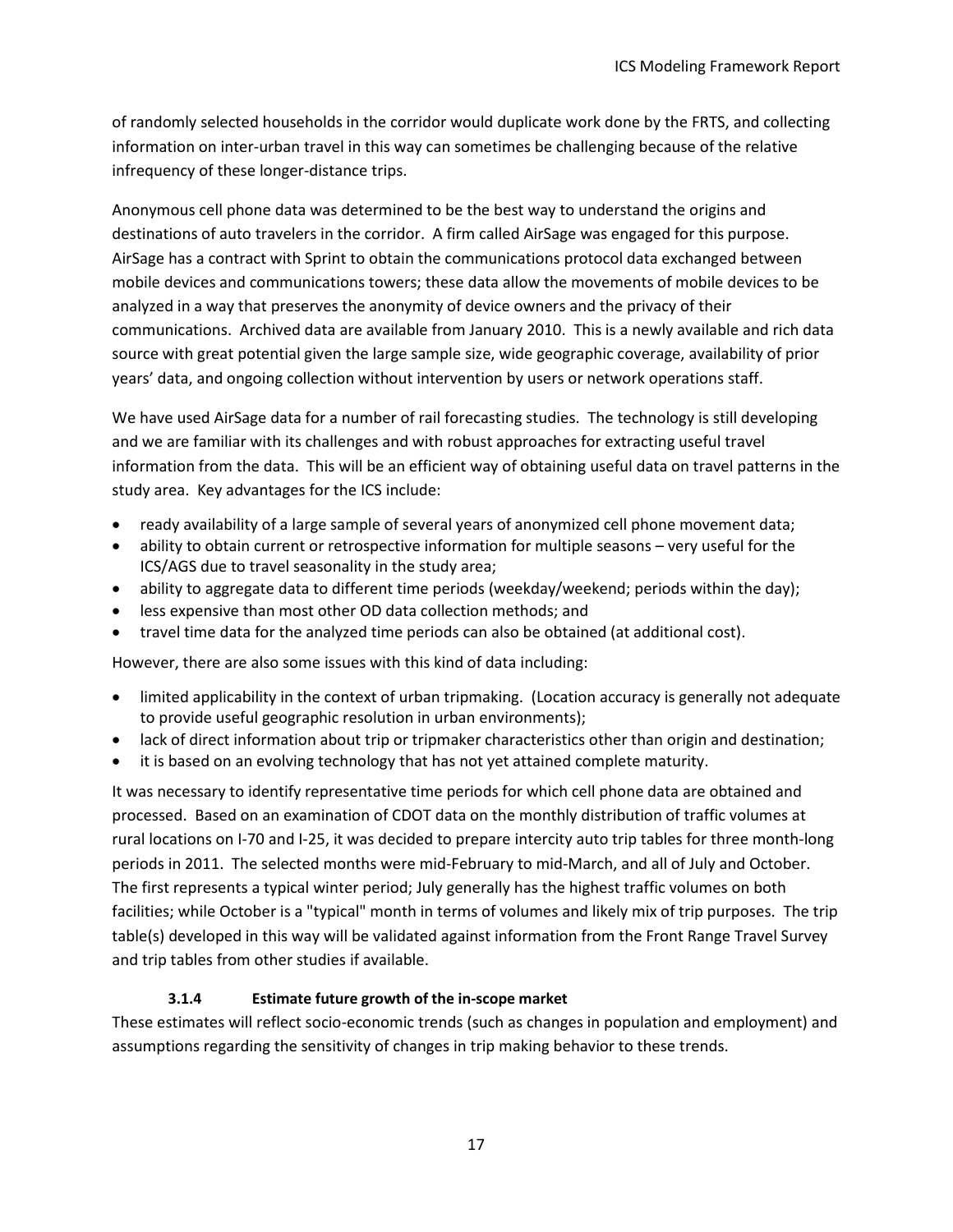Separate mode-specific econometric models (also called direct demand models) will be used to estimate the volume of OD trips by zone pair in future analysis year(s) by auto and bus based on exogenous socioeconomic characteristics and modal levels of service. These direct demand models capture exogenous demand growth and have the following general functional form:

$$
T^{\rm m}_{OD} = f(P_{OD}, E_{OD}, LOS_{OD})
$$

where

| $T_{OD}^{m}$ | $=$ number of trips by mode m made between origin O and destination D; |
|--------------|------------------------------------------------------------------------|
| $P_{OD}$     | $=$ population estimates related to O and D;                           |

 $E_{OD}$ = socio-economic and other exogenous variables related to O and D;

 $LOS<sub>OD</sub>$ 

= level-of-service variables (including prices) for the existing modes between O and D. Given the current data described earlier, the direct demand models allow us to develop projections of future year trip volumes by auto and bus based on changes in the relevant input variables. We then use survey data and other sources to estimate, for each mode, the shares of total trips that are made for business and nonbusiness purposes.

Future year air trip tables will be prepared based on published FAA Terminal Area forecasts of total annual airport enplanements for each of the study area airports as these are a generally-accepted standard source.

## **3.1.5 Estimate the rail project market share**

<span id="page-20-0"></span>For the inter-urban market forecasts, we propose to apply a method that we have used on numerous FRA- and USDOT-funded studies. The key feature of this method is its use of separate binary (two mode) logit relationships to predict traveler diversions from each existing mode to the new rail service. Binary logit models are one of the standard methods used to predict the market share of new or improved travel modes. Compared to other forecasting approaches, we have found these models to be transparent, readily explained and assessed, robust and practical. They reflect a theoretically satisfying choice structure, and generally avoid many of the issues that other approaches often encounter.

As noted, this approach is similar to that adopted in our other ongoing FRA funded demand forecasting projects for HSIPR services in the Chicago-St. Louis corridor, Atlanta-Charlotte corridor, Oklahoma City-South Texas corridor and for a sketch-planning demand forecasting tool developed for the FRA's National Rail Planning Study. Forecasts produced using this methodology have been benchmarked to Amtrak's Acela Express and Northeast Direct ridership and revenue in the Northeast Corridor.

This forecasting approach is graphically shown in [Figure 5.](#page-21-0) Travel market segments are carefully defined based on a combination of current mode, trip purpose and other traveler and trip characteristics. Market segments include:

- local air travel:
- inter-city auto travel; and
- inter-city bus or other transit travel.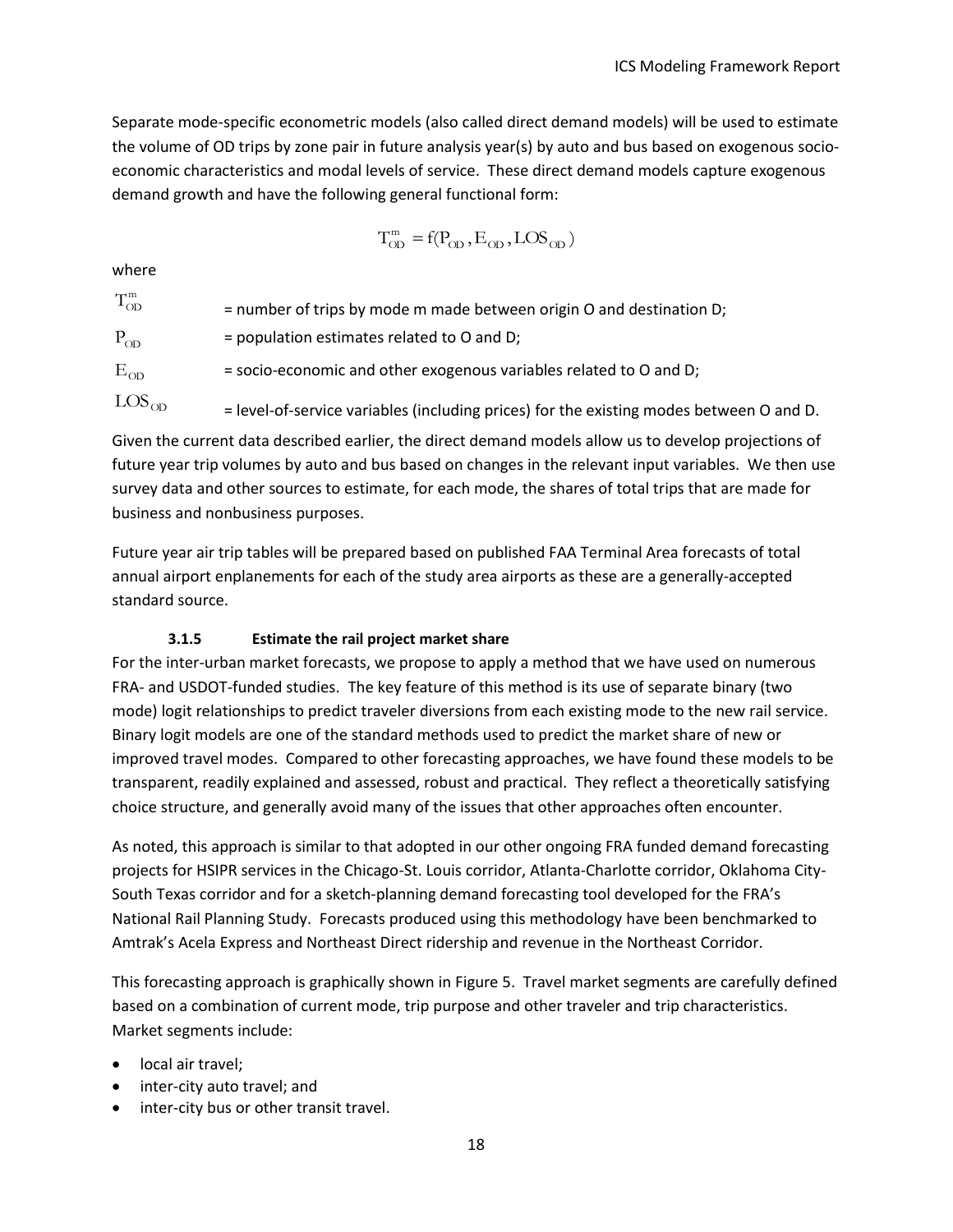<span id="page-21-0"></span>

#### Figure 5 - Inter-Urban Modeling Framework

This market segmentation approach to premium rail mode choice modeling is based on the recognition that people's current choice of intercity modes reveals a great deal about their preferences for the various features of travel modes. For this reason, we expect that a market segmentation based in part on the current preferences of intercity travelers in the ICS study area for air, private vehicle and bus will also capture significant differences between the segments in their attitudes and preferences towards premium rail. Incorporating trip purpose in the market segmentation further captures known behavioral differences between people traveling for different purposes.

For each combination of trip purpose and current mode, we calibrate relationships of the following form that express the fraction of travelers who would divert from the existing mode to the premium rail mode as a function of the respective modal service attributes. These relationships are then applied to predict the volume of travel on the modes that will divert to rail. Induced (new) travel on the rail mode is separately forecast using models based on changes in composite traveler utility. Total rail ridership is obtained by summing the predictions for the individual market segments and OD pairs.

$$
S^{\scriptscriptstyle{m, HSR}}_{\scriptscriptstyle{OD}}=f(time^{\scriptscriptstyle{m, HSR}}_{\scriptscriptstyle{OD}}, cost^{\scriptscriptstyle{m, HSR}}_{\scriptscriptstyle{OD}}, freq^{\scriptscriptstyle{m, HSR}}_{\scriptscriptstyle{OD}}, QOS^{\scriptscriptstyle{m, HSR}}_{\scriptscriptstyle{OD}}, const^{\scriptscriptstyle{m, HSR}}_{\scriptscriptstyle{OD}})
$$

where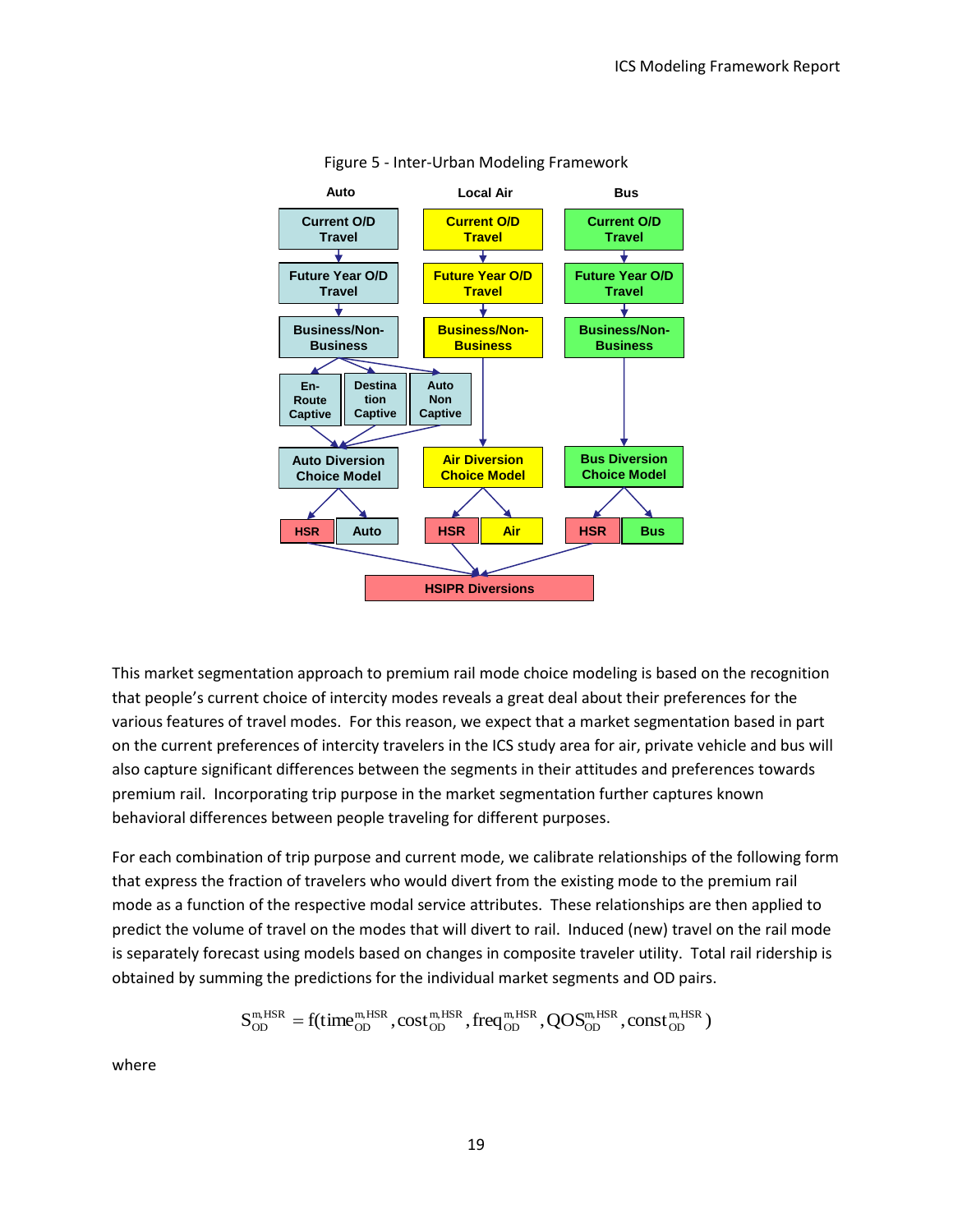| $S_{OD}^{m, HSR}$      | = share of existing mode m trips between O and D that will divert to premium rail;  |
|------------------------|-------------------------------------------------------------------------------------|
| $time_{OD}^{m, HSR}$   | = access, egress, line-haul, and processing time components for mode m and rail;    |
| $\cos t_{OD}^{m, HSR}$ | = access, egress, and line-haul travel cost components for mode m and rail;         |
| $freq_{OD}^{m, HSR}$   | = measures of the frequency for mode m and rail;                                    |
| $QOS_{OD}^{m, HSR}$    | = quality of service measures (comfort, reliability, etc.) for mode m and rail; and |
| const $^{m, HSR}_{OD}$ | = effect of unquantified characteristics of rail relative to the existing mode.     |

As shown in [Figure 5,](#page-21-0) we will use a set of binary logit models to predict diversions to premium rail by each mode and trip purpose; each such model compares the attractiveness of premium rail against one existing mode (local air, auto, bus, as applicable) for one trip purpose.

exact and the effects of orthotomyles and the proposed and reference (SP) surveys and  $\frac{2000}{1000}$  and  $\frac{2000}{1000}$  and  $\frac{2000}{1000}$  and  $\frac{2000}{1000}$  and  $\frac{2000}{1000}$  and  $\frac{2000}{1000}$  and  $\frac{2000}{1000}$  The modal diversion process is further refined by distinguishing between three groups of auto travelers: (1) those who need a vehicle at their final destination ("destination-captive"), (2) those who do not ("non-captive"), and (3) those who need to make stops en route during their trip ("en route-captive"). Many analyses of intercity travel assume that intercity trip makers are not captive to a particular mode, but empirical work indicates that this is not the case, particularly for private vehicle travelers. The likelihood of selecting premium rail for intercity travel will be very different for the three groups of auto travelers since, for example, those who need a vehicle at their final destination (group 1) will have to arrange for other transportation, typically by paying for the additional cost of renting a vehicle for the duration of their stay and spending extra time renting and returning the vehicle. In addition, private vehicle travelers who need to make stops en route during their trip (group 3) are considered not to be "choosers"; that is, they are not eligible for diversion to rail.

Each diversion model computes the probability that a traveler would choose rail over the current travel mode, given the modes' respective service characteristics. Characteristics include time, cost, frequency, reliability, and quality of service, for rail and the current mode, with time and cost typically broken down into their access, egress, transfer, terminal and line haul components. Mode-specific constants account for the effects of other (not explicitly modeled) characteristics of rail relative to other modes.

Rail access/egress, transfer and terminal characteristics by different RTD modes in the Denver metropolitan area will be explicitly modeled. The DRCOG Compass model system will be used to represent transit access/egress connectivity to the ICS premium rail projects. Conversely, for trips within the Denver area, the ICS projects may provide an alternative to RTD modes for some station pairs, and again the DRCOG model will be used to analyze this competitive situation (as discussed later).

In order to assess the attractiveness of a proposed new mode relative to other existing modes, data are required about traveler responses to the new mode. These data are sometimes obtained from surveys called Stated Preference (SP) surveys. SP surveys are used to elicit traveler preferences and tradeoffs involving different modal attributes. Survey data can then be used to develop choice models involving the new mode, such as the binary models described above. Both the I-70 PEIS and the RMRA studies undertook SP surveys.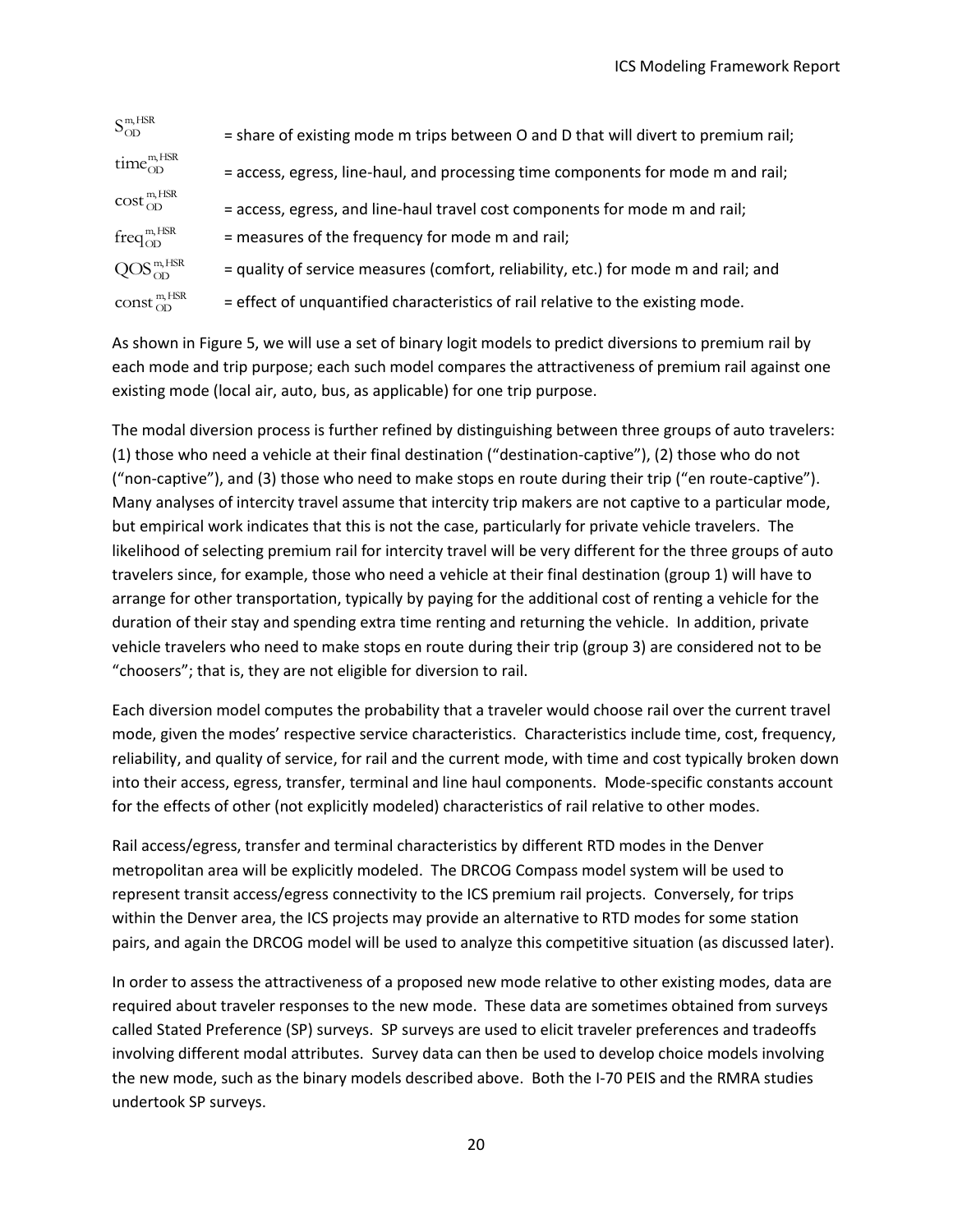Despite our best efforts to locate detailed survey data from the RMRA, we were not able to do so. The consensus among Denver-area transportation planners that we contacted about this is that the data are simply not available.

In contrast, we received SP survey data from the I-70 PEIS and assessed its potential applicability to the ICS study. We concluded that this dataset is not usable for this current study, as our investigation of this dataset revealed a number of potentially serious issues:

- the PEIS had difficulty using this data to develop its models. Standard statistical analyses produced unreasonable values for many key parameters, so the PEIS model development team was forced to constrain (fix) their values – a procedure that is generally considered less than desirable;
- the number of new modes considered in the PEIS and its SP survey was very large<sup>10</sup> shuttle van, tour bus, guideway bus, train or monorail – and in some cases the presentation of these modes to survey respondents may have been unclear. SP survey respondents tend to become confused or fatigued when presented with large numbers of very different choices, and this can ultimately lead to the survey producing poor quality data;
- the number of modal attributes incorporated in the survey was also very large and may have overwhelmed the respondents, again possibly compromising the quality of the survey results; and
- travelers' behavior may have fundamentally changed in the last decade.

Ideally, forecasting efforts should be based to the extent feasible on recent locally-collected data. The advantages of this are that it provides the best possible empirical basis for accurate forecasts, it allows incorporation of conclusions and results from earlier efforts, and it guards against possible criticisms regarding lack of local relevance in mode choice modeling. Other useful characteristics of study area travel such as auto captivity, travel party size, travel purpose, etc. can also be obtained via a survey. Hence, it was decided to undertake a new but limited SP survey for the ICS and to develop new mode choice models based on this data.

An internet-based SP survey was developed and conducted by the well-known travel survey firm Resource Systems Group, a subcontractor to the ICS team. Due to time constraints, the survey focused on study area residents who were members of a market research survey panel; it was not possible within these constraints to survey visitors from outside the study area. However, efforts to contact visitors via email lists from study area resorts may be pursued with CDOT support.

Approximately 950 complete survey responses were obtained from the SP survey of study area residents. These data are currently being used to develop mode choice models (as described above) that will calculate traveler diversions from existing modes to the proposed new rail mode. Model development will also incorporate relevant information from other sources (e.g. USDOT guidance on values of time for intercity travel), and professional judgment based on forecasting best practices as required.

 $\overline{\phantom{a}}$ 

 $10$  This is in contrast to the ICS, which has a relatively narrow range of alternatives to define and evaluate.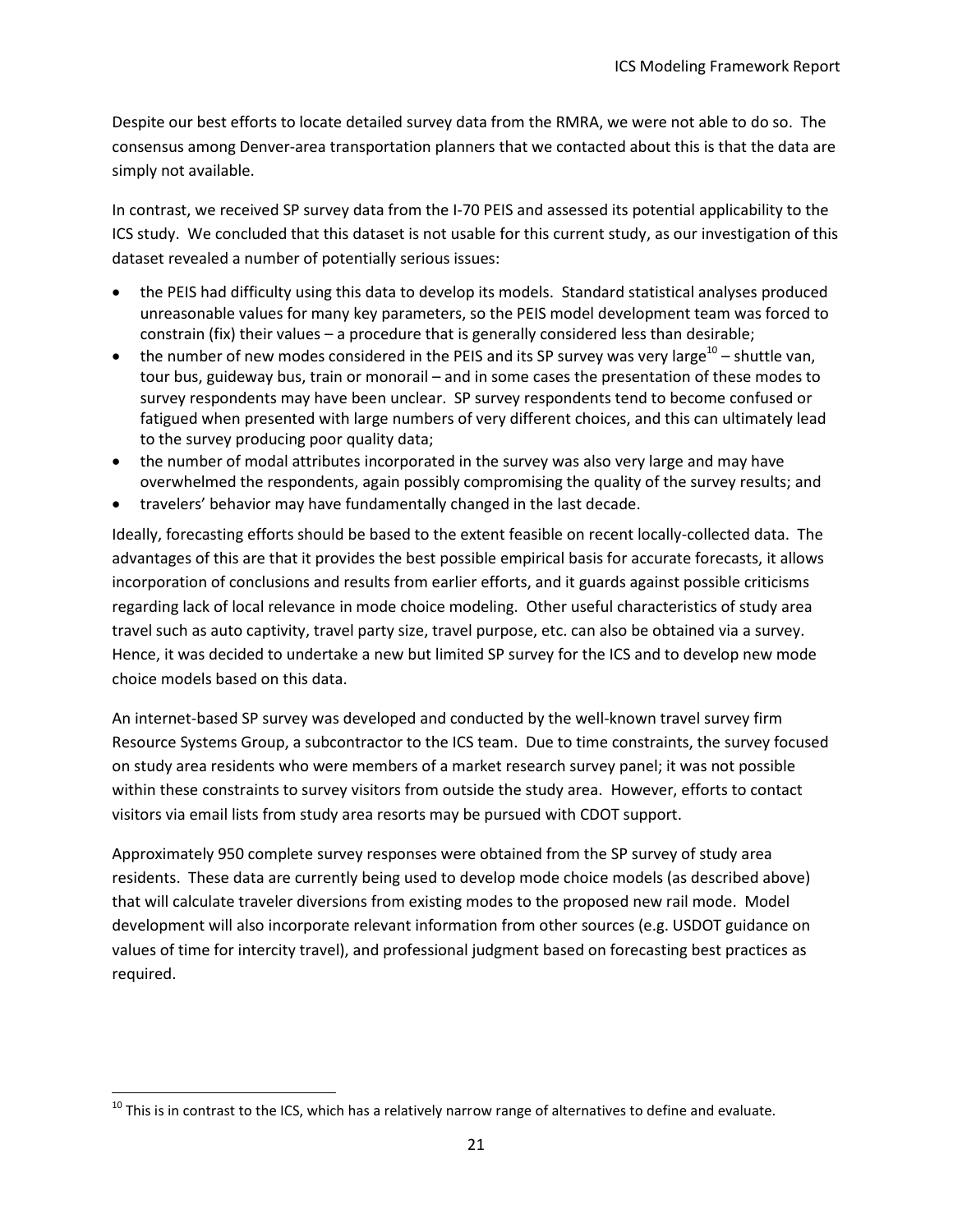## **3.2 Intra-Urban Travel**

 $\overline{\phantom{a}}$ 

<span id="page-24-0"></span>The ICS project may include a station at Denver International Airport (DEN) and elsewhere in the Denver metropolitan area. The project could provide local rail service via these stations.<sup>11</sup> The ICS forecasting activity will investigate interactions between the rail project and the Denver metropolitan transportation system both as regards the metropolitan access/egress portion of inter-urban ICS rail trips, as well as the functioning of the ICS project as a local travel mode within the Denver area.

The DRCOG Compass<sup>12</sup> model has been developed to predict travel flows and conditions in the Denver metro area.<sup>13</sup> The model uses multinomial logit mode choice models that predict travelers' choices between several auto mode options as well as a variety of transit modes with their access/egress components. Existing and possible future RTD modes are represented within the transit modes of the Compass model. In effect, for any particular OD trip, the Compass model assesses the mode choices by comparing the time, cost and other modal service attributes of each available mode; the comparison also includes a term (mode specific constant) that reflects travelers' intrinsic preferences for each mode, other things equal. In addition, alternative specific dummy variables are used in the model to account for four geographic market segments – trips attracted to Boulder; trips attracted to the Denver CBD; trips attracted to DIA; and all other trips. The mode choice model parameters including the mode specific constants and the geographic market specific dummies were adjusted during the model calibration process to obtain a statistically satisfactory match between model results and observed market shares.

The ICS travel demand forecasting activity will use DRCOG's Compass model to forecast Denver-area ICS project travel demands, treating the rail project as an additional transit mode within the already-defined mix of transit modes and with adjustments as required. This approach makes maximum use of the detailed understanding of Denver-area travel patterns and behavior already embodied in the Compass model system. It does require, however, decisions about the appropriate representation of ICS rail within Compass' current mode choice model components. Rail service characteristics such as speed and fare translate directly into the model's service attribute variables such as travel time and cost. It is also necessary to represent the extent to which travelers may prefer a premium rail mode, other things equal. This is typically done via a model adjustment termed a modal constant.

We intend to use data from the recently concluded SP survey to determine an ICS rail modal constant for use in the Compass model system. This option is based on original data collected from potential rail users themselves. Although the focus of the SP survey was on inter-urban travel, it will provide useful insight about how residents value the rail *vs.* auto modes even for intra-urban travel.

 $11$  Intra-urban travel impacts of the ICS rail project are likely to be less significant in the Colorado Springs, Fort Collins and Pueblo urban areas. These areas will be adequately handled by the inter-urban travel modeling approach described earlier.

 $12$  The RMRA study used a proprietary forecasting model that was also called COMPASS but that was completely unrelated to the DRCOG Compass model. Any reference to Compass here is to the DRCOG model.

 $13$  DRCOG has recently also developed a next-generation forecasting model called Focus. As Focus has not yet been applied for production use outside of DRCOG, the ICS forecasting effort preferred to rely on the betterestablished Compass model and avoid the risks inherent in early applications of a new model system.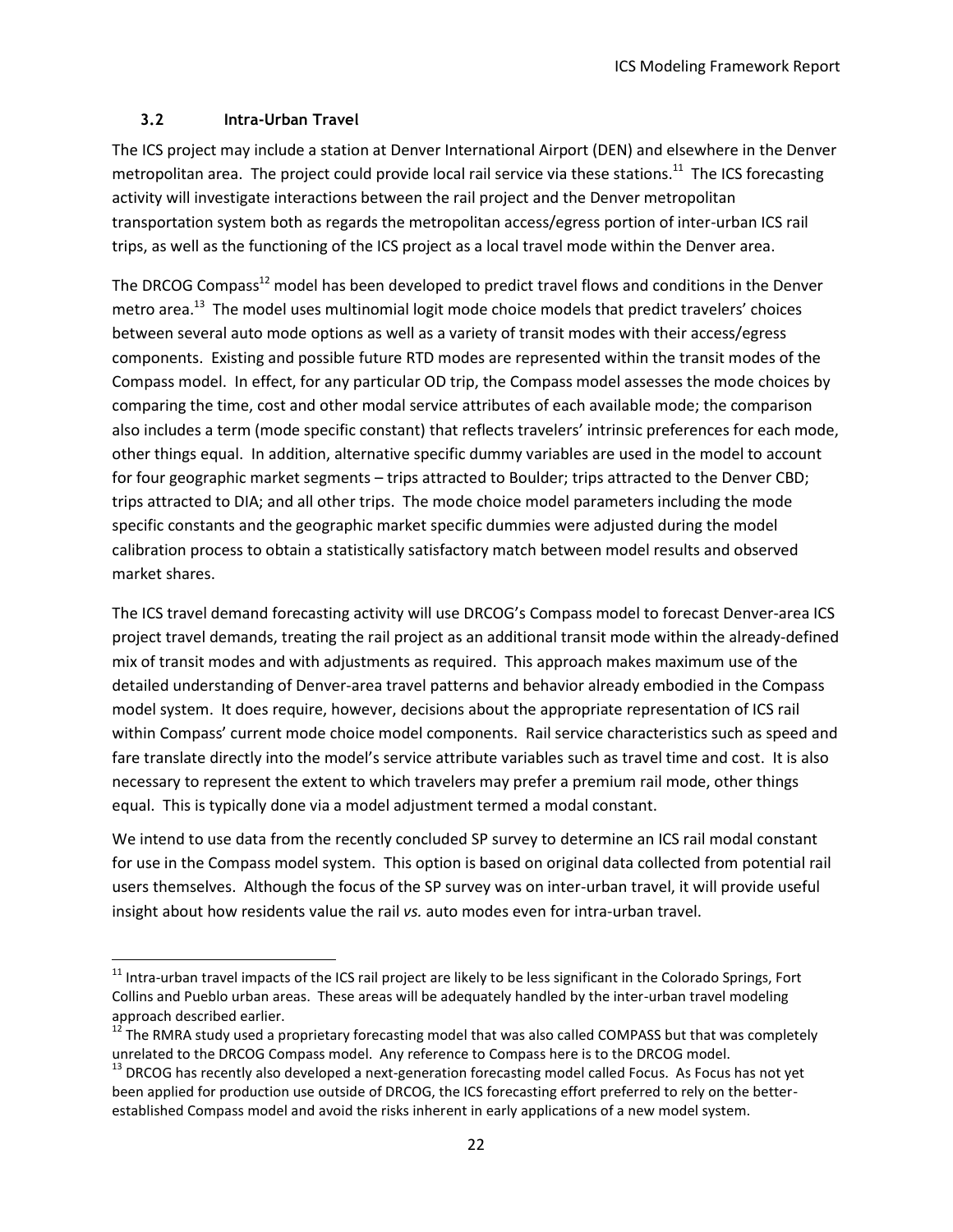In summary, our proposed approach to model ICS rail in the Denver metropolitan area is to extend and adapt DRCOG's trip-based Compass mode choice models. This adaptation will be done using data from the recently conducted SP survey, to the extent possible and applicable, as well as other applicable references and sources.

## **3.3 Airport Choice**

<span id="page-25-0"></span>In general, the introduction of a high-speed rail service with a station at a hub airport can produce changes in air demand levels and patterns. Air travelers who begin their trip at a regional airport and change planes at a hub airport may prefer to access the hub airport by rail, or indeed may in some cases change their choice of hub. The ICS travel demand forecasting effort will develop an airport choice model to forecast these potential shifts.

Because of the attractiveness of Denver International Airport (DEN) as a hub (due to the large number of destinations served, and the presence of major carriers there), the main issue here is modeling the behavior of air travelers who begin their trip in other relevant<sup>14</sup> study area regional airports - Colorado Springs (COS) and Eagle County Regional (EGE) - and who have the option of taking a connecting flight at DEN to their destination. This connection at DEN may be obligatory (no other flight from the regional airports is viable) or optional (direct flights from the other airports or viable connecting flights via other hubs are available from the regional airport). When considering a connection at DEN, the choice then is whether to begin the trip at the regional airport, fly to DEN and connect there to the onward leg; or to access DEN via a surface mode (including possibly ICS rail) and begin the air leg there. Similar but reversed choices confront air travelers who end their trip in the three regional airports.

Information necessary to size this market (i.e. to determine the volume of trips between COS/EGE/PUB and other airports, including via connections at DEN) is available from data sources such as the BTS DB1B database.

For a variety of reasons, it is proposed to develop a model of airport choice using any already-available airport passenger surveys, from available research on this topic and from similar models that other studies have developed: it is not proposed to conduct air passenger surveys for this purpose. Such surveys would involve close coordination with the airports and be logistically complex. Experience has shown that the modeling of these choices is typically fraught with problems due to data limitations and econometric difficulties; it is preferable to rely on work that has already dealt with these problems elsewhere, rather than to devote significant project resources to addressing them here.

Premium rail access to DEN may affect trips from the regional airports that have other air travel options (direct flights from COS/EGE/PUB or connecting flights via other hubs). This is highly dependent on the competitive response of the air carriers to the presence of rail service between the regional airports and DEN (e.g. code sharing with the rail service, air carriers swapping slots for the feeder services in favor of slots for long-haul air services). Our analysis will be confined to a limited number of the highest volume airport destinations from the regional airports and, for each of these, will compare the non-DEN option

l  $14$  Meaning that there are significant connecting air trips between DEN and the study area airport. Pueblo Memorial (PUB) is not mentioned here because of its very low volumes.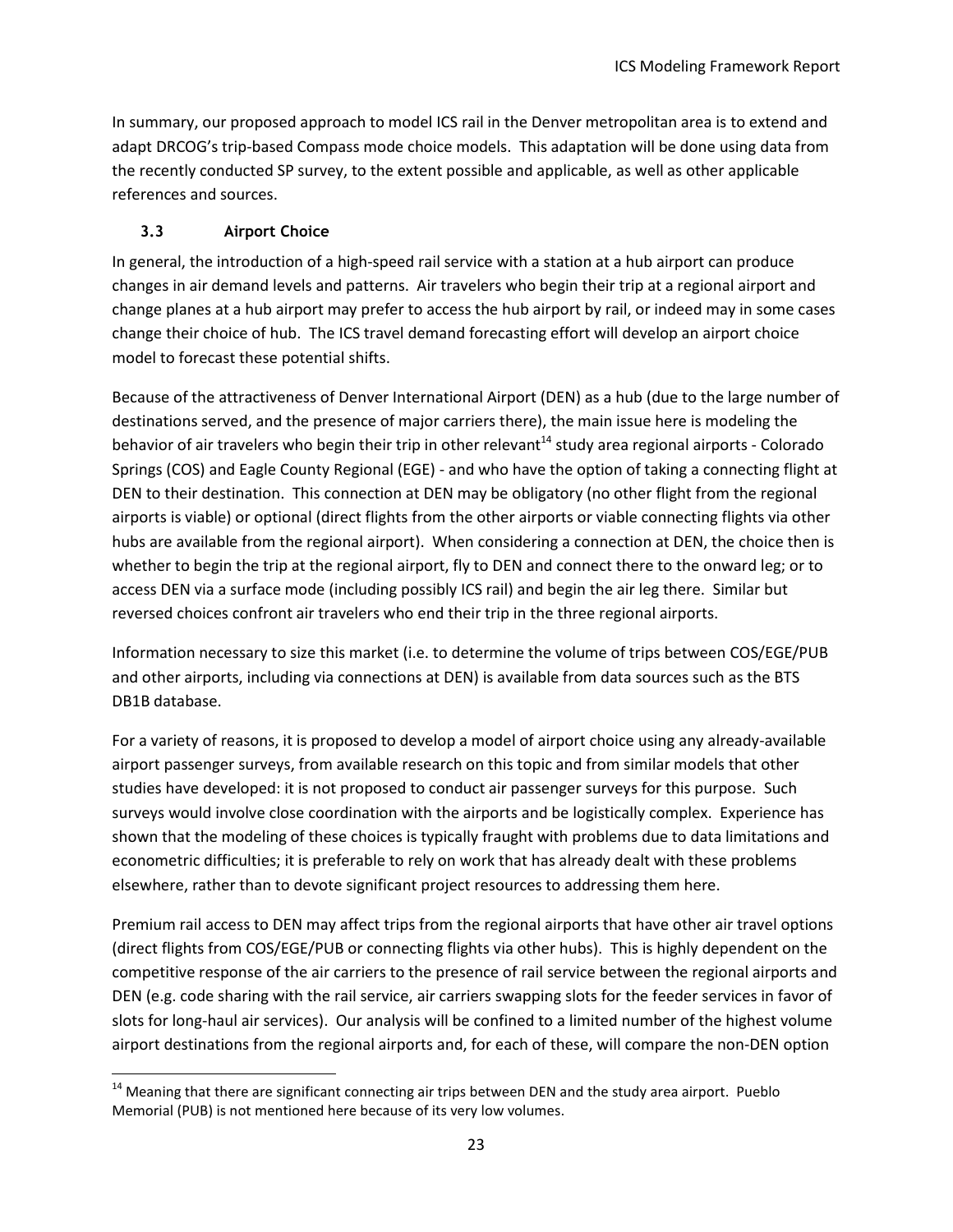to a connection at DEN accessed via the premium rail service. The comparison will incorporate possible airline connections and transfer options by including trip cost, together with access, wait, transfer and line haul times, appropriately weighted, and will be based on a simple model estimated from current volume shares of different routes, as obtained from USDOT DB1B and/or T-100 databases.

There are also significant seasonal variations in available air service in EGE. During the first quarter of the calendar year (winter months), there are 16 flights daily as opposed to 4 flights a day during the rest of the year in and out of EGE. The resulting variations in possible airline connections and transfer options for the air mode as well as with the ICS rail mode will be analyzed separately to account for the potential differences in rail demand between the first quarter and the rest of the year.

The ICS demand forecasting team is familiar with issues related to air-rail competition and complementarity, as highlighted in our study<sup>15</sup> of this topic for the European Commission. We will draw on this experience and knowledge for this current study.

## **3.4 Induced and Suppressed Demand**

<span id="page-26-0"></span>Induced travel refers to trips that were not made before a project opens, but which come to be made as a result of the mobility and accessibility improvement that the project brings about. Two different sources of induced travel can be distinguished:

- people decide to not make a trip when the disutility of travel is greater than the utility that they derive from making the trip. A transportation system improvement reduces the disutility of travel, so when people re-assess their former decision to not make a trip, some may find that the trip has now become worthwhile and decide to make it.
- over time, the mobility and accessibility changes brought about by a transportation system improvement will produce changes in the type, intensity and location of land uses and economic activities in the improvement's impact area. The transportation improvement will affect the socioeconomic system. Increased population and economic activity will lead to increased travel.

Very succinctly, the former is travel induced as a result of movement along a demand curve, while the latter is travel induced by a shifting of the demand curve itself.

The ICS travel demand modeling effort will consider the former form of induced travel. However, it is beyond the scope of this effort to predict the land use and economic changes that might result from the presence of the premium rail service in the corridor. If other groups prepare forecasts of the effects of new rail service on socio-economic development patterns in the corridor, these can be used to assess the impacts of this growth on travel flows and conditions in the corridor.

With this understanding, it is proposed to forecast the induced travel resulting from the introduction of the premium rail service using a simple elasticity-based approach, where the elasticity is expressed as the percentage impact on travel volumes resulting from a percent change in accessibility. Accessibility, in turn, will be defined in terms of a generalized cost or logsum variable computed from the mode choice model. Reasonable elasticity values (or a range of values for sensitivity testing) will be proposed if no local source of data for estimating these is identified during the study.

 $\overline{\phantom{a}}$ <sup>15</sup> http://ec.europa.eu/transport/rail/studies/doc/2006\_08\_study\_air\_rail\_competition\_en.pdf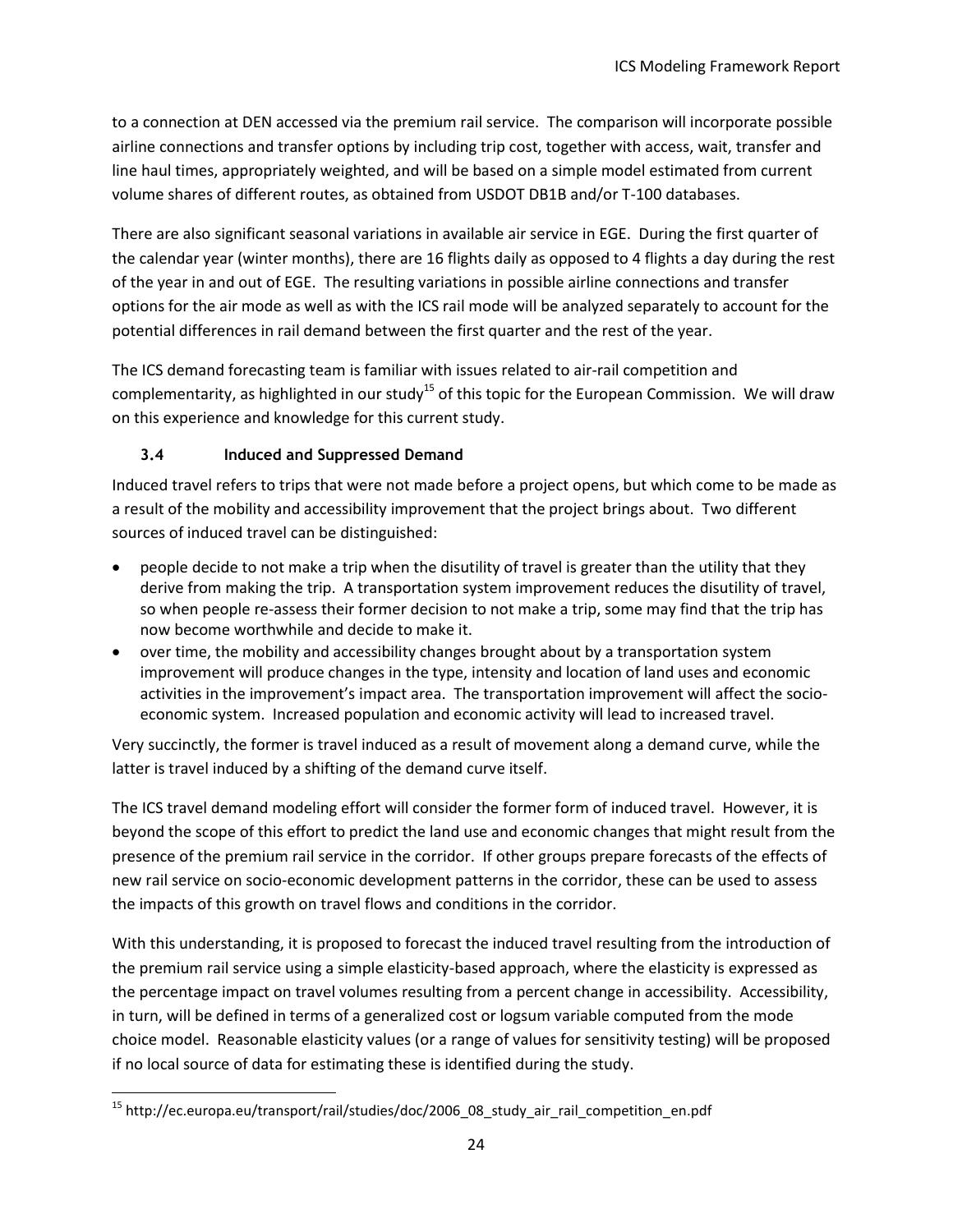Suppressed demand is a related issue. It has been noted that congested traffic conditions on I-70 may dissuade some people from making trips that they might otherwise take, for example recreational trips to Eagle County. According to this argument, observations of current travel patterns and levels do not necessarily provide accurate information about the trip volumes that would result from a substantial improvement in corridor travel conditions. The induced demand modeling approach described above is in principle able to capture such suppressed demand effects, as both suppressed and induced demand represent movements along a demand curve. However, we will review the issue in greater detail during the project, including the analysis of this phenomenon that was carried out in the PEIS, and may adapt our induced demand analysis if appropriate.

## **3.5 Modeling Alternatives**

<span id="page-27-0"></span>Our demand modeling methodology will be flexible and able to model a range of project alternatives. At a minimum, the model will be able to accommodate:

- multiple alignments within the study area;
- multiple train technologies (variations of top and average speeds, which will deliver different station-to-station travel times); and
- multiple service patterns (including the number of stops en route all stop vs. skip stop services, the frequency of service, and the fare levels).

Note that there are limits to this flexibility. For example, alternatives with more than one station within the same zone cannot be easily modeled via the approach proposed here, and in some cases situations involving multiple characteristics will be represented in terms of an average rather than individually.

Ridership and revenue forecasts will be produced for base and future forecast years. As reliable forecasts of socio-economic data for study area counties are only available through 2040 from third party vendors such as Woods and Poole, socio-economic forecasts beyond 2040 will be extrapolated. All revenue numbers for the base and horizon years will be reported in common year constant dollar values (2012\$). Ridership and revenue forecasts for all years between base and future forecast years can be produced by interpolation.

# **3.6 Rail Ridership and Farebox Revenue**

<span id="page-27-1"></span>Premium rail ridership diverted from different existing modes for the three markets are combined to produce total diverted ridership to the ICS rail mode. The induced rail volume is then added to the diverted ridership to calculate total rail ridership. As discussed above for airport choice modeling, if we anticipate that other modes will modify their service characteristics in response to rail competition, we also take this into account in the modeling. As was seen above, our models directly estimate diversions from other modes to rail. Consequently, impacts such as ridership and revenue losses on competing modes can be directly calculated from model outputs.

All ridership forecasts will initially be produced at the rail station pair level. Ridership at this level will then be multiplied by the corresponding fares to obtain ticket revenue for the station pair. Detailed ridership and revenue forecasts will be produced including OD trip tables at zone- and station-pair